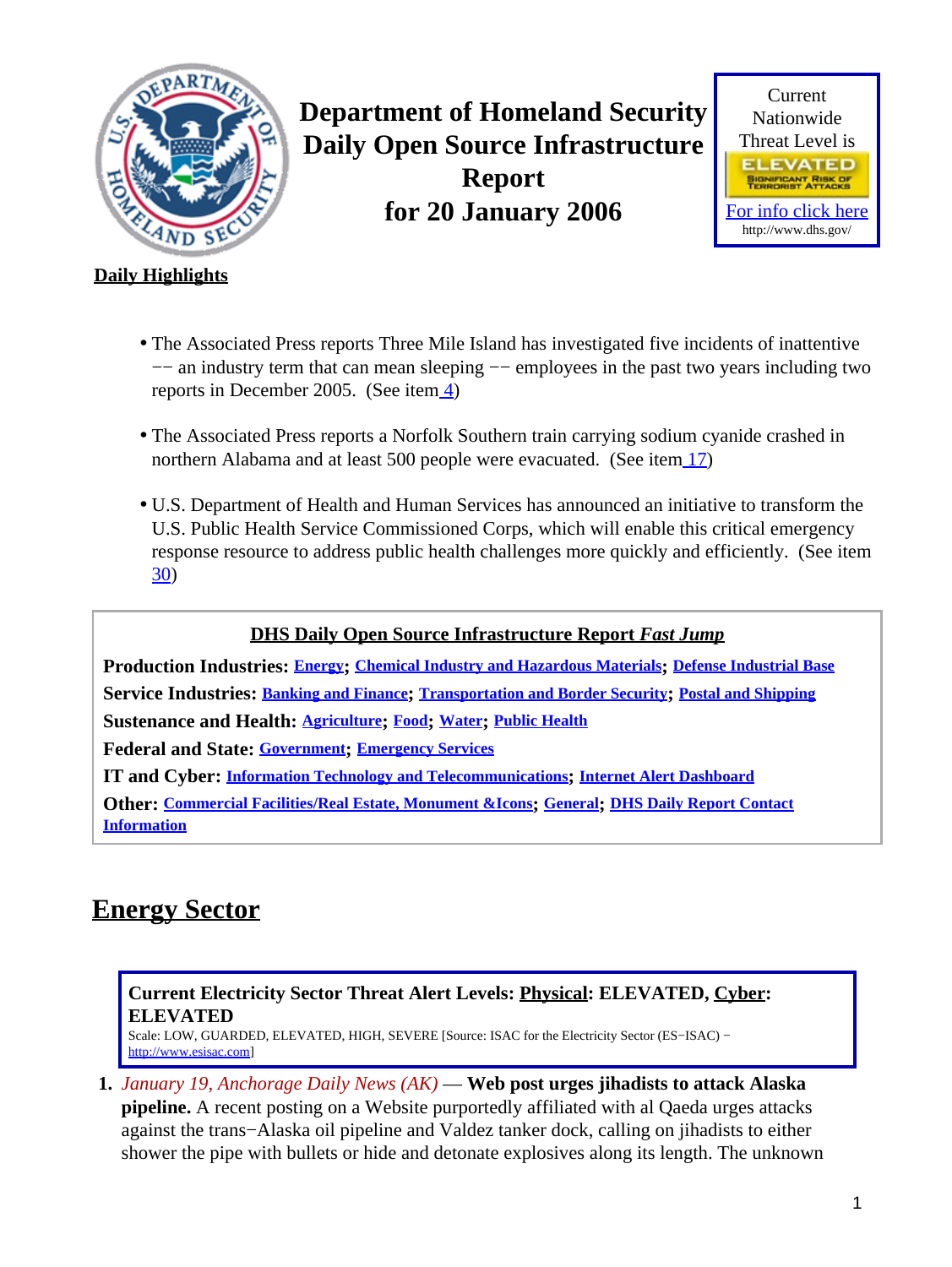author encourages small cells of four or five mujahedeen, or Muslim guerrillas, living in the United States or in Canada or Mexico to mount the attacks. The 10−page posting includes numerous links to Websites providing maps and other basic information about the pipeline. The Arabic posting was discovered and translated in late December by the SITE Institute, a nonprofit organization that tracks international terrorists. Spokespersons for the FBI and other law enforcement and security agencies said they were aware of the posting, but none would say whether it had prompted any extra security measures in Alaska. Curtis Thomas, a spokesperson for the Alyeska Pipeline Service Co., said his company also was aware of the posting, but that "we're not aware at this time of any imminent threat" to the system. Eric Gonzalez, the FBI's Alaska spokesperson, said "We're in communications with state, federal and local law enforcement and private entities that would be affected by this." Source[: http://www.adn.com/front/story/7371578p−7283808c.html](http://www.adn.com/front/story/7371578p-7283808c.html)

### **2.** *January 19, Bloomberg* — **U.S. storms, wind cut power to 450,000 from Boston to**

**Carolina.** Storms with winds of up to 60 miles an hour knocked out power to about 450,000 homes and businesses on the East Coast and were blamed for two deaths. Karen Johnson, a spokesperson for Public Service Enterprise Group Inc., said, "This was pretty typical storm damage but some of our towers snapped in two..." About 104,580 customers lost power in northern New Jersey Wednesday morning, January 18, and service resumed to all but 15,000 by 3 p.m. EST. Exelon Corp.'s Philadelphia−based utility lost power to 54,000 customers, with service restored to almost half by 10 a.m. EST Wednesday. Northeast Utilities said that 107,691 of its customers in Connecticut were without service. According to Michael Clendenin, a spokesperson for Consolidated Edison Inc., 8,672 customers in the four boroughs surrounding Manhattan experienced power failures. Jersey Central Power & Light said that 6,000 customers lost power. Pepco Holdings Inc. restored electric service to all but 3,000 customers of the 50,000 who lost service. Dominion Resources Inc. lost power to more than 50,000 customers in Virginia and North Carolina, and by Thursday, January 19, 556 customers were still without power. National Grid PLC, said 43,700 customers in Massachusetts and Rhode Island lost power.

Source[: http://www.usatoday.com/weather/stormcenter/2006−01−18−north east−winds\\_x.htm](http://www.usatoday.com/weather/stormcenter/2006-01-18-northeast-winds_x.htm)

**3.** *January 18, Reuters* — **Nigeria militants say all oil producers at risk.** Militants behind attacks aimed at disrupting Nigeria's oil exports said they will target all producers in the country, in a message singling out U.S.−based Chevron. The Movement for the Emancipation of the Niger Delta, which has caused major disruption at Royal Dutch Shell and kidnapped four foreign oil workers, said it has also attacked installations run by France's Total and Italy's Agip, a unit of ENI. "We have decided not to limit our attacks to Shell oil as our ultimate aim is to prevent Nigeria from exporting oil," the militant group said in an e−mail statement. Chevron has no plans to shut down production, according to spokesperson Don Campbell. Oil prices climbed to their highest level in almost four months on Wednesday as the group's threats exacerbated the markets' concerns. The militant group said, "Pipelines, loading points, export tankers, tank farms, refined petroleum depots, landing strips and residences of employees of these companies can expect to be attacked." Witnesses to attacks last week describe military−style operations involving around 40 trained militants, intelligence officials said. The group used a 12.7 mm heavy sub−machine gun mounted on a motor launch to attack one platform, they said.

Source[: http://www.washingtonpost.com/wp−dyn/content/article/2006/01](http://www.washingtonpost.com/wp-dyn/content/article/2006/01/18/AR2006011801812_pf.html)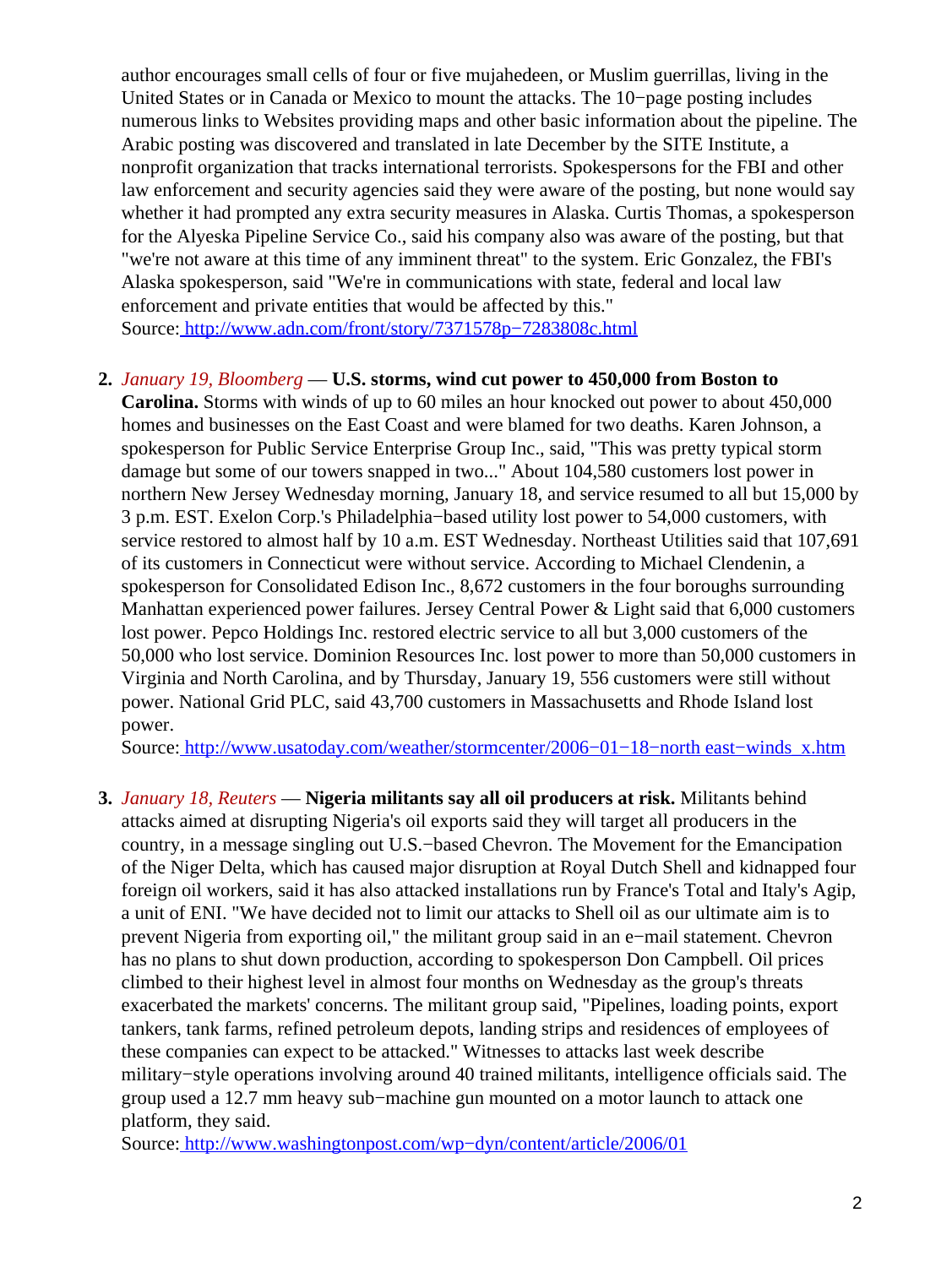### [/18/AR2006011801812\\_pf.html](http://www.washingtonpost.com/wp-dyn/content/article/2006/01/18/AR2006011801812_pf.html)

- <span id="page-2-0"></span>**4.** *January 18, Associated Press* — **Three Mile Island investigates incidents of inattentive employees.** The company that operates the Three Mile Island nuclear power plant said it has investigated five incidents of inattentive employees in the past two years including two reports in December. AmerGen Energy Co. hired an outside company to investigate a report last month that involved a shift manager, as well as how common inattentiveness is at the plant. Plant employees are not allowed to be inattentive, an industry term that can mean sleeping. The reports also involved security guards not responding promptly to employees waiting to enter the plant and an employee in a lunch room. In each case, the employee in question was disciplined by AmerGen, company spokesperson Ralph DeSantis said. None of the incidents affected the safe operation of the plant, he said. Eric Epstein, chairman of Three Mile Island Alert, a watchdog group, blamed the incidents on understaffing at the plant. Source[: http://www.centredaily.com/mld/centredaily/news/local/136538 01.htm](http://www.centredaily.com/mld/centredaily/news/local/13653801.htm)
- **5.** *January 18, Associated Press* — **Bureau of Land Management opens oil shale experiment on Western lands.** The U.S. Bureau of Land Management on Tuesday, January 17, selected the first companies that may have the chance to exploit vast oil−shale reserves in Colorado and Utah for petroleum. The reserves contain a 100−year domestic supply of oil, although it's locked up in layers of hard rock and the technology for economically recovering it is still evolving. Tuesday's announcement amounted to tentative approval for experimental works, but more significantly it put major oil companies and a few small players in line for leasing larger federal tracts for commercial operations that could start as early as mid−2007. Source[: http://www.heraldextra.com/content/view/160147/](http://www.heraldextra.com/content/view/160147/)
- **6.** *January 18, South Florida Sun Sentinel* — **Florida Power & Light may exceed standards to ensure reduced damage to poles during hurricanes.** Florida Power & Light Co.'s (FPL) utility poles were up to −− and even exceeded −− industry standards before Hurricane Wilma last October, according to KEMA Inc., an international engineering company. But for hurricane−prone Florida, the firm said those standards may not be high enough. "It is worth considering the possibility of using criteria exceeding minimum code standards in an effort to reduce the extent of damage that can be expected during extreme wind conditions," said KEMA's report. Wilma caused extensive damage to the infrastructure of the utility: more than 11,000 distribution poles and nearly 100 transmission structures were affected. The report provided insight into which parts of FPL's infrastructure failed and what the utility needs to improve. Wood poles for the transmission lines met the required design codes at the time of installation, but FPL now is using an updated design. FPL will seek ways to improve its installation of crossbrace bolts on the transmission−line structures, which caused 30 tower failures. FPL substation outages, thought to be the prime cause for electrical failure after Wilma, were mostly due to transmission−line problems. KEMA's data only pertains to FPL−owned poles. The damaged−pole issue is complicated because many Florida utilities share poles.

Source[: http://powermarketers.netcontentinc.net/newsreader.asp?ppa=8](http://powermarketers.netcontentinc.net/newsreader.asp?ppa=8knpp%5E%5BflqsuroTTmj%7D38%7Dbfel%5Dv) [knpp%5E%5BflqsuroTTmj%7D38%7Dbfel%5Dv](http://powermarketers.netcontentinc.net/newsreader.asp?ppa=8knpp%5E%5BflqsuroTTmj%7D38%7Dbfel%5Dv)

#### [[Return to top](#page-0-1)]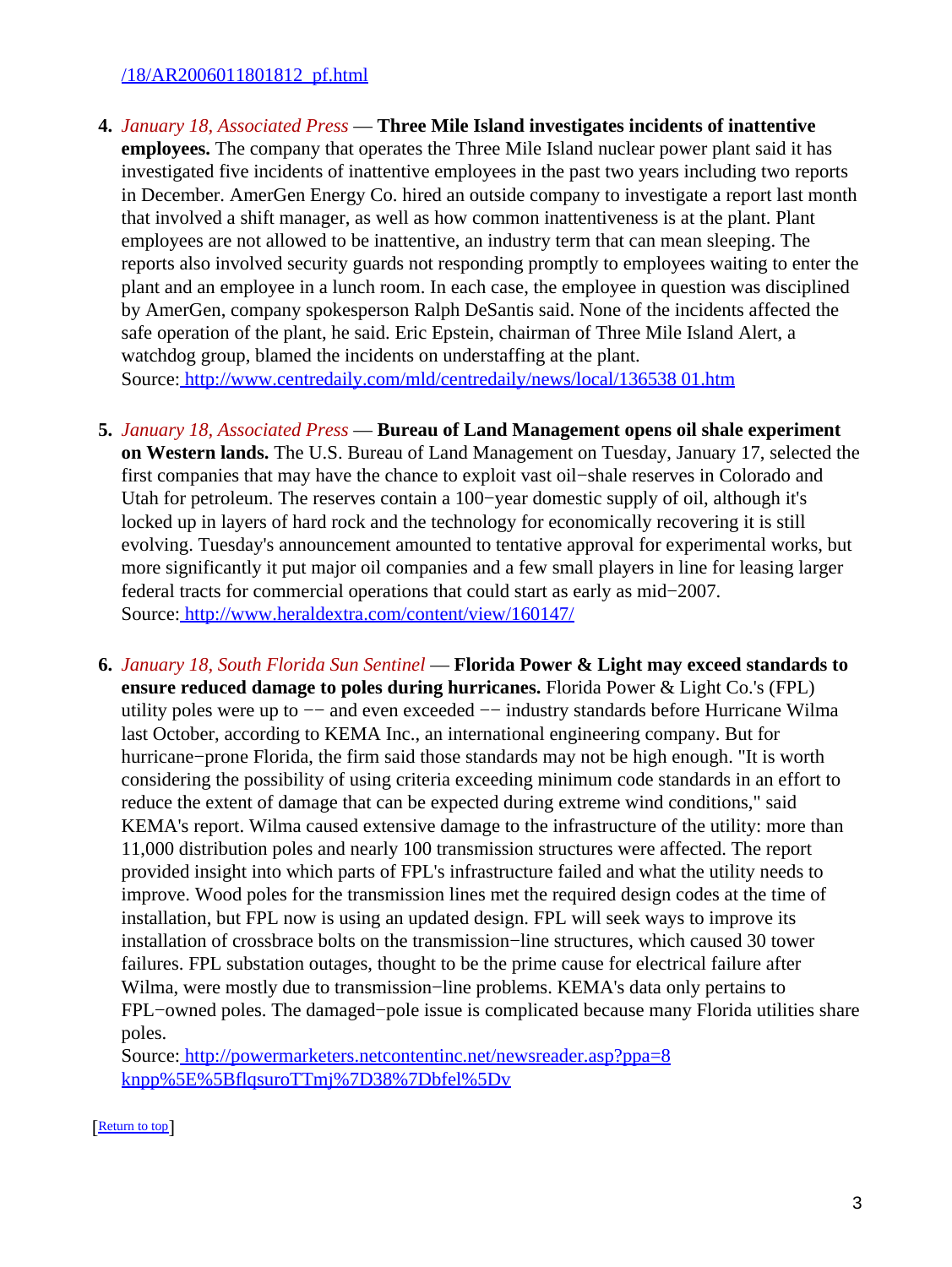# <span id="page-3-0"></span>**Chemical Industry and Hazardous Materials Sector**

Nothing to report. [[Return to top](#page-0-1)]

# <span id="page-3-1"></span>**Defense Industrial Base Sector**

**7.** *January 18, Air Force Link* — **Air Force to replace combat search and rescue helicopters.** Air Force combat search and rescue (CSAR) teams will use a new helicopter –− the now under development CSAR−X –– to help recover downed pilots around 2012. The new helicopter will replace 101 HH−60G Pave Hawk helicopters Air Force combat search and rescue teams now use. The Air Force expects to begin purchasing the new aircraft by fiscal 2009, with delivery by fiscal 2011. They will be operational in fiscal 2012. The cost of the new system is not yet determined because it will be based on the final source selection, said Lt. Col. Dave Morgan, combat search and rescue program element monitor for Air Force acquisition. The Air Force must enhance the Pave Hawk fleet's size and availability for use by combatant commanders, said Lt. Col. Michael T. Healy, Air Force deputy division chief for mobility, combat search and rescue and special operations requirements. The Air Force is considering several replacements for the HH−60. They are all based on existing helicopters which need modification to meet Air Force needs. The acquisition strategy takes an existing aircraft and adds the capabilities needed for the CSAR mission.

Source[: http://www.af.mil/news/story.asp?id=123014552](http://www.af.mil/news/story.asp?id=123014552)

**8.** *January 18, Defense News* — **China focuses on lasers, technology.** The Chinese government has announced a 15−year plan to improve China's ability to develop and produce innovative technology. The plan may boost the Chinese military as well as strengthen China's clout in the world's technology industry, two technology experts said Wednesday, January 18. China's plan calls for "greatly strengthening independent innovation" in technology fields related to energy, space, the military, environment and urban development, said William Archey, president of the American Electronics Association. And as China develops better technology, its military will be a major beneficiary, said Adam Segal, author of "Digital Dragon: High−Technology Enterprises in China." One area where China is already focusing substantial research is lasers, Archey said. It is unclear, for now, whether the lasers are being developed for military or commercial purposes, he said. The new push to develop more innovative technology comes atop Chinese efforts to modernize its military by buying more advanced technology from Russia and other countries, Segal said. Despite a wide range of export controls imposed by the U.S. to keep sensitive military and "dual use" technology from being sold to China, it will be difficult for the U.S. to stop other countries from selling such technology to China, Segal said. Source[: http://www.defensenews.com/story.php?F=1475734&C=asiapac](http://www.defensenews.com/story.php?F=1475734&C=asiapac)

[[Return to top](#page-0-1)]

# <span id="page-3-2"></span>**Banking and Finance Sector**

**9.** *January 19, Reuters* — **Fingerprint checks coming to banks.** According to the consulting firm Accenture, within five years, branches at major banks across the globe are likely to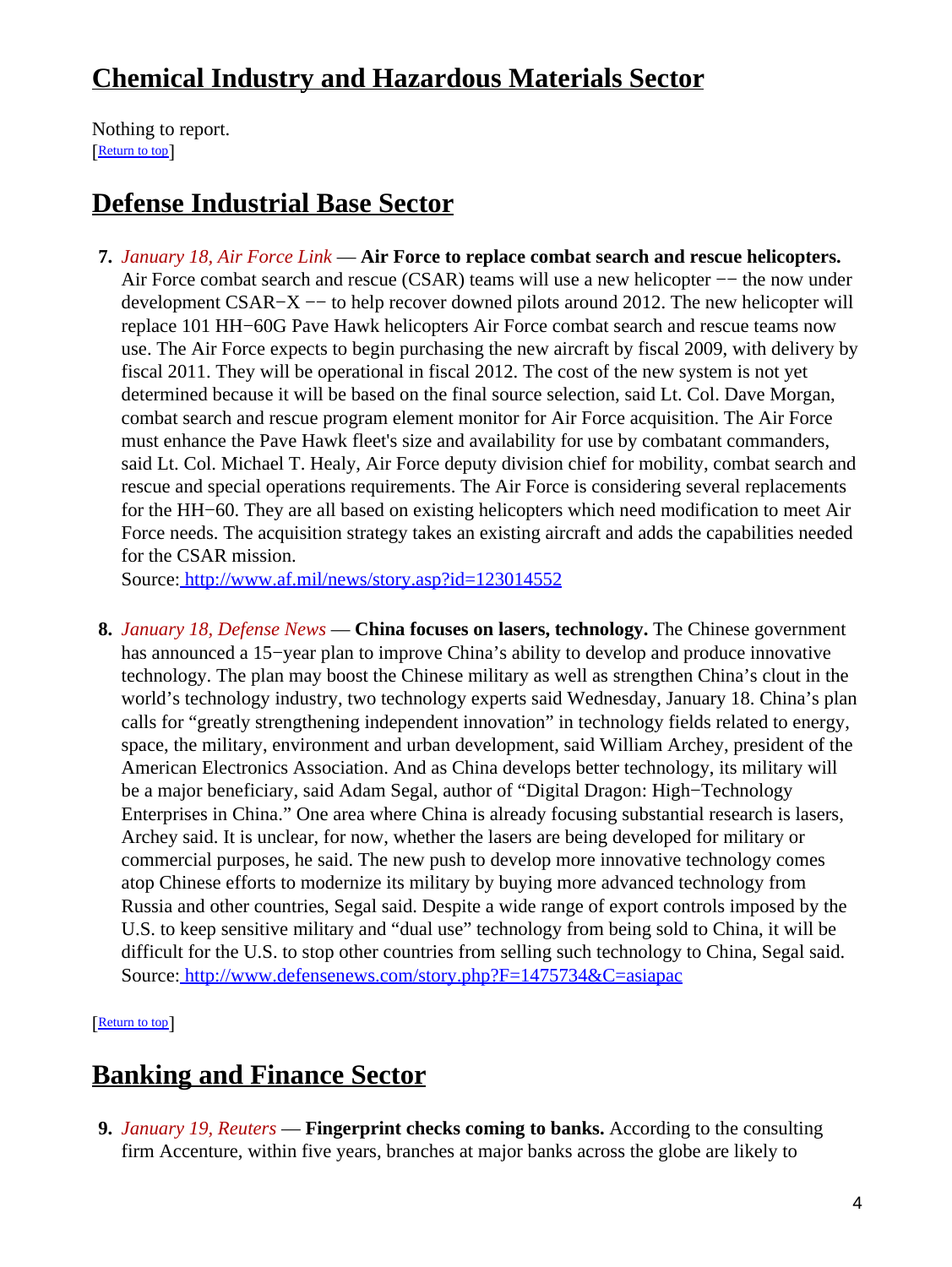embrace cutting−edge technology such as radio frequency identification and biometric scanning. Simon Jenkins, retail banking partner for Accenture in the United Kingdom, said "Banks are trying to differentiate themselves and branches are still fundamental to this, so they are trialing lots of this new technology." Radio frequency identification, or RFID, is a technology being developed that should migrate to banks. Customers would be automatically identified by the RFID−encrypted card in their wallet as they pass through the door. By the time the customer reaches the counter all his or her details would be displayed on the teller's screen. "The bank wants to be able to identify the customer the minute they walk in and understand why they are there," said Mike Redding, head of development for Accenture Technology Labs. Demand for anti–fraud measures should see advances in biometrics −− fingerprint or eye, facial, palm, voice, vein or even ear shape recognition software −− operated by bank staff or included in an automated teller machine.

Source[: http://www.washingtonpost.com/wp−dyn/content/article/2006/01](http://www.washingtonpost.com/wp-dyn/content/article/2006/01/19/AR2006011901074.html) [/19/AR2006011901074.html](http://www.washingtonpost.com/wp-dyn/content/article/2006/01/19/AR2006011901074.html)

**10.** *January 18, Reuters* — **India sets up IT and call center database to fight fraud.** India's booming information technology and call center industry launched a database for its workforce on Wednesday, January 18, that it hopes will boost data security after reports of theft surfaced last year. The sector directly employs a million people, and indirectly about three times that number in jobs ranging widely from transport and security to catering and housekeeping, and vowed last year to better monitor its employees and raise privacy standards. The database containing personal and work−related information would enable employers to verify a staff member's credentials while police would be able to track the background of workers. India's call centers were hit in April 2005 by a \$400,000 online credit card fraud after workers enticed bank customers to part with personal details. A month later a British newspaper alleged that a call center worker illegally sold secret data of British bank customers to an undercover reporter. According to the National Association of Software and Service Companies, the database is a world first for the IT industry. "Information security is an integral part of the information infrastructure for enhancing India's e−business environment," said T.D. Maran, federal minister for communications and information technology.

Database[: http://www.nationalskillsregistry.in.](http://www.nationalskillsregistry.in.) Source[: http://news.yahoo.com/s/nm/20060119/tc\\_nm/india\\_database\\_dc\\_ 2](http://news.yahoo.com/s/nm/20060119/tc_nm/india_database_dc_2)

**11.** *January 18, Culpeper Star Exponent (VA)* — **Bank customers urged to avoid scam.** Second Bank & Trust is urging its customers to ignore an e−mail scam phishing for personal financial information. The e−mails, which look as though are sent by the bank, claim Second Bank & Trust is launching a new security system and needs to confirm the account holder's authenticity or that its bill pay service is being renewed and will cancel if information is not provided. marketing director Tuck Pulliam said, "Obviously we do not send e−mails to anybody asking for that type of information...We have been made aware of these phishing attempts and we have alerted the proper law enforcement agencies." Pulliam said customers and non−customers in Culpeper, VA, and surrounding areas were targeted.

Source[: http://www.starexponent.com/servlet/Satellite?pagename=CSE/M](http://www.starexponent.com/servlet/Satellite?pagename=CSE/MGArticle/CSE_MGArticle&c=MGArticle&cid=1128769383327) [GArticle/CSE\\_MGArticle&c=MGArticle&cid=1128769383327](http://www.starexponent.com/servlet/Satellite?pagename=CSE/MGArticle/CSE_MGArticle&c=MGArticle&cid=1128769383327)

**12.** *January 18, Vnunet.com* — **U.S. Marine scam e−mail hits inboxes.** Security companies are warning of a new e−mail scam that is posing as a letter from a U.S. Marine serving in Iraq. The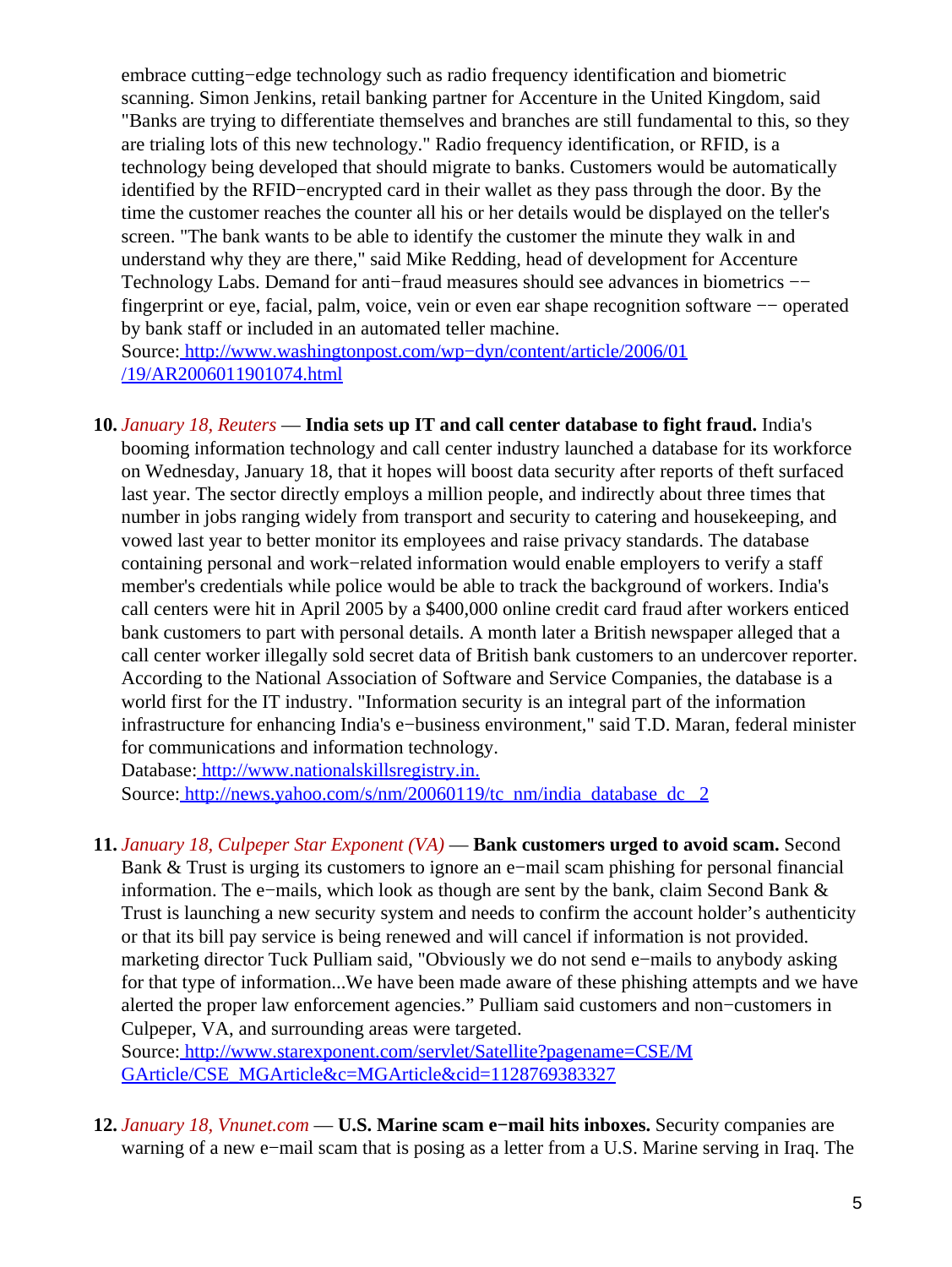e−mail is a variant of the standard 419 scam, where huge riches are promised if the recipient hands over their bank account details and pays an ever increasing number of commissions and bribes. The message reads: "My name is Sgt Richard Murphy, I am in the Military Engineering Unit here Baghdad, Iraq. We have about \$15 million U.S. dollars that we want to move out of the country. My colleagues and I need a good partner, someone we can trust. This is a risk free and legal business (oil money)." Such scams tend to follow the headlines and past examples have included e−mails purporting to be from the Thatchers in South Africa as well as the relatives of leaders from the Congo, Yugoslavia, and Afghanistan. Source[: http://www.infomaticsonline.co.uk/vnunet/news/2148813/marine](http://www.infomaticsonline.co.uk/vnunet/news/2148813/marine-scam-email-hits-inboxes)

[−scam−email−hits−inboxes](http://www.infomaticsonline.co.uk/vnunet/news/2148813/marine-scam-email-hits-inboxes)

**13.** *January 18, CNET News* — **More brands targeted as phishing attacks soar.** Phishing attacks reached a new high at the end of 2005 after growing steadily all year, according to the Anti−Phishing Working Group in a new study. The number of unique e−mail−based fraud attacks detected in November 2005 was 16,882, almost double the 8,975 attacks launched in November 2004. The number of brands targeted increased by nearly 50 percent over the course of 2005, from 64 to 93 percent in November. Despite these statistics, businesses should not worry about the effect on consumer confidence, according to Internet security company Websense. Mark Murtagh of Websense said "Although phishing is increasingly in the news, online banking is increasing in popularity." Top brands continue to be hijacked; most phishing sites spoof global e−commerce and banking institutions. "eBay is often spoofed...Google is increasingly being targeted because of its expansion into different business application models. The big banking names are used too −− HSBC, Citigroup, Lloyds −− all the major brands," he said. Attacks are becoming increasingly sophisticated, with a quarter of all phishing Websites hosting keylogging malicious software. Users can become infected just by visiting the sites, Murtagh warned. "Now with most phishing sites they just have to visit one to become infected." Report: [http://antiphishing.org/reports/apwg\\_report\\_Nov2005\\_FINAL.pd f](http://antiphishing.org/reports/apwg_report_Nov2005_FINAL.pdf) Source[: http://news.com.com/More+brands+targeted+as+phishing+attacks](http://news.com.com/More+brands+targeted+as+phishing+attacks+soar/2100-7349_3-6028338.html?part=rss&tag=6028338&subj=news) [+soar/2100−7349\\_3−6028338.html?part=rss&tag=6028338&subj=new s](http://news.com.com/More+brands+targeted+as+phishing+attacks+soar/2100-7349_3-6028338.html?part=rss&tag=6028338&subj=news)

#### [[Return to top](#page-0-1)]

## <span id="page-5-0"></span>**Transportation and Border Security Sector**

**14.** *January 19, Associated Press* — **California panel report criticizes 'push' configuration for passenger trains.** More than 600 Californians have been killed or injured in collisions with trains at public grade crossings since 2001, one of the worst records in the United States, according to a report by a state panel released Wednesday, January 18. "California continues to rank as one of the six worst states in the country regarding the number of accidents and fatalities at public grade crossings," the report by the state Assembly Special Committee on Rail Safety stated. The report also recommends passenger railroads stop using locomotives to push trains from behind and adopt other safety measures to reduce the carnage. "There are allegations that pushed trains are more likely to derail because the lighter passenger cabs in the front can be pushed off the tracks more easily," the state report said. Thirteen people have been killed since 1992 in collisions involving Amtrak trains in push mode while no passengers have died in collisions involving trains in pull mode, the report said. "We respectfully disagree with the committee's conclusion on push−pull," said Denise Tyrrell of Metrolink, the Southern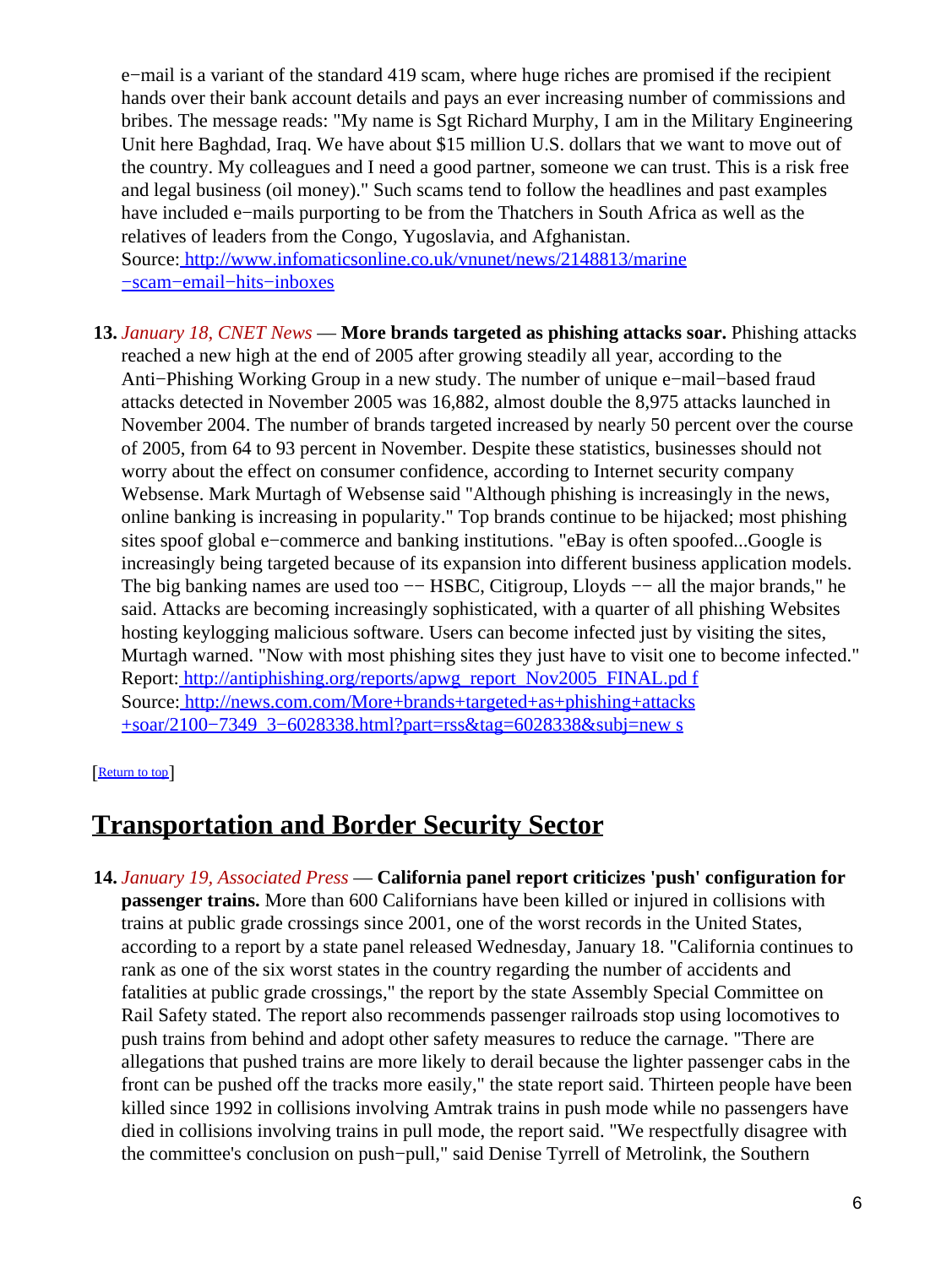California regional passenger rail system. "As it stands, commuter rail cars are 20 times safer than an automobile," she said.

Rail safety report[: http://democrats.assembly.ca.gov/members/a43/mainpage.htm](http://democrats.assembly.ca.gov/members/a43/mainpage.htm) Source[: http://www.contracostatimes.com/mld/cctimes/news/state/13656 652.htm](http://www.contracostatimes.com/mld/cctimes/news/state/13656652.htm)

### **15.** *January 19, Associated Press* — **Report: Tunnel could be built to extend Los Angeles**

**subway to beach.** A subway tunnel that would run beneath a major thoroughfare and connect downtown Los Angeles with the beach and the city's crowded west side can be safely built despite high levels of methane gas, according to a report by the American Public Transportation Association's peer review panel. The panel's study showed that pressure−balanced tunneling machines could bore below Wilshire Boulevard without encountering any problems. Strong ventilation, regular testing of gas pressure and precast tunnel liners also would ensure the project's safety, according to the report, which was reviewed Wednesday, January 18, by the City Council. "This is an issue that will be coming back before us many times," said Councilwoman Wendy Greul. "We know this is critical to the gridlock that we're seeing ..." Transit officials estimate it would cost about \$4 billion to build the subway tunnels that would extend the Red Line, which currently runs 17 miles from downtown to the San Fernando Valley.

Source[: http://www.signonsandiego.com/news/state/20060118−2313−ca−la subwaytunnel.html](http://www.signonsandiego.com/news/state/20060118-2313-ca-lasubwaytunnel.html)

**16.** *January 19, Associated Press* — **New Yorkers to get subway cell service.** Several major wireless carriers submitted bids Wednesday, January 18, to wire 277 New York subway stations for cell phone use, including one proposal that involves four of the nation's biggest carriers forming an alliance. The bids mark a significant step in a long−running effort to make cell phone service available to the millions of New Yorkers who lose mobile phone communications when using the subways. The 10−year contract calls for the winning bidder to wire only the platforms and not moving trains. But the companies were required to discuss how they would expand the network to the tunnels. Whoever wins the contract would have to let other carriers use the network, Metropolitan Transportation Authority spokesperson Tom Kelly said. It is not clear if wiring the subways will pay off. Industry experts said it made sense for the companies to form a partnership to allay the costs. Jonathan Spira, chief analyst at Basex, an IT research firm in New York City, said the real "pot of gold at the end of the rainbow" for the companies was in the wiring of the trains −− not in merely making it possible for commuters to talk while waiting on the platforms.

Source[: http://www.cnn.com/2006/TECH/ptech/01/19/wired.subway.ap/](http://www.cnn.com/2006/TECH/ptech/01/19/wired.subway.ap/)

#### <span id="page-6-0"></span>**17.** *January 19, Associated Press* — **Alabama train mishap sparks fire, evacuation.** The

wreckage of a fiery crash involving a train carrying sodium cyanide continued to burn Thursday, January 19, but no hazardous chemicals were detected in the air, officials said. The fire mostly involved paper and automobile parts, said Jerome Hand, a spokesperson for the state environmental management agency. Hand said air tests showed no danger from chemicals. The train car carrying the chemical was not apparently breached, said Susan Terpay, spokesperson for Norfolk Southern, which operates both trains. About 500 people had been evacuated after the crash Wednesday evening, January 18, in northern Alabama, and some were allowed to return Thursday. Three crewmembers were treated at a hospital. The train carrying the chemical had rammed the back of another train, carrying automobiles, that had pulled onto side rails to let it through, but not all of the first train's 81 cars cleared the main tracks, Terpay said. The fire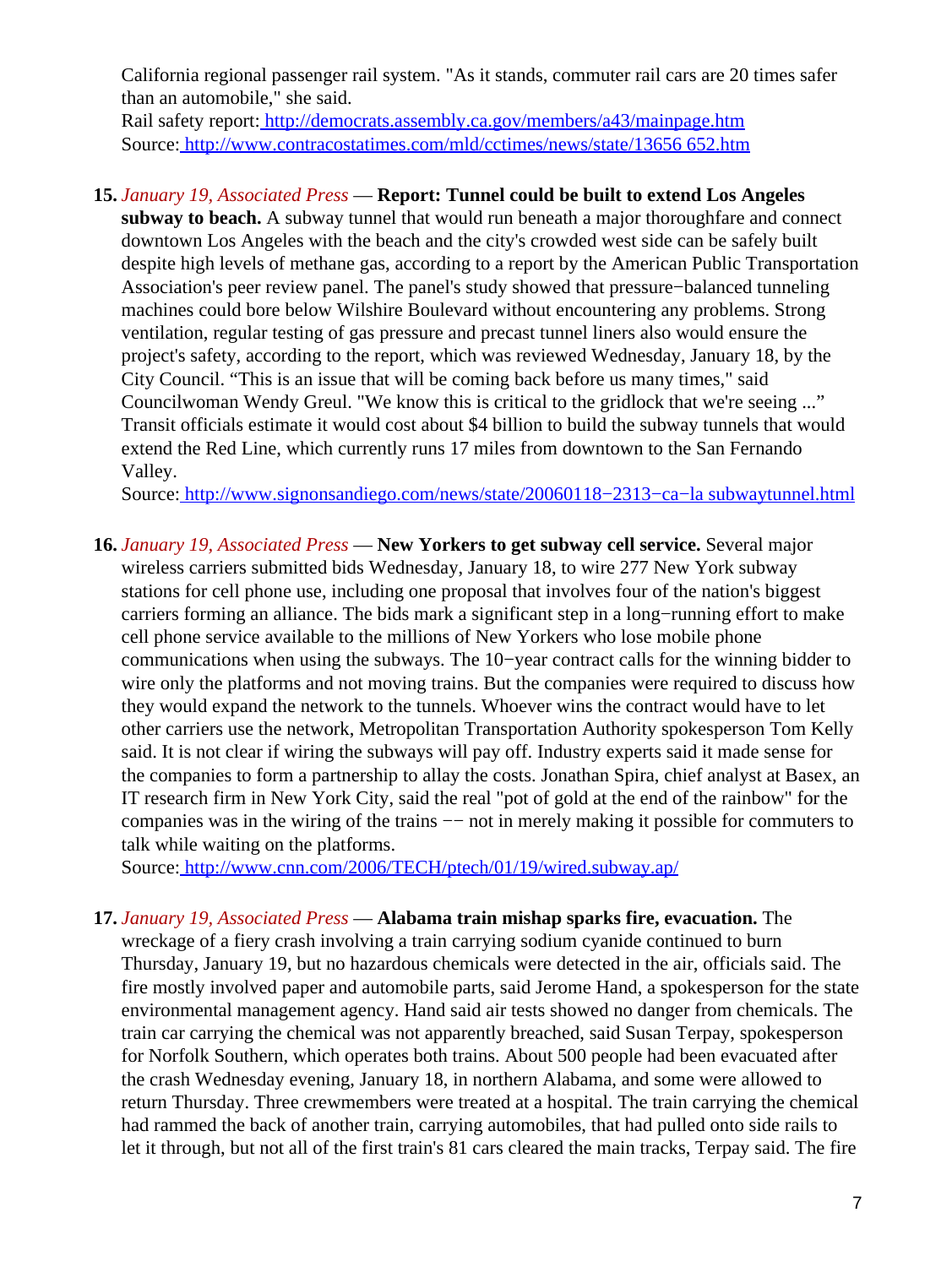created a plume of black smoke that could be seen 40 miles away in Birmingham, and about 500 homes within a mile of the blaze were initially evacuated. Source[: http://www.newsday.com/news/nationworld/nation/sns−ap−train−](http://www.newsday.com/news/nationworld/nation/sns-ap-train-collision,0,1530865.story?coll=ny-leadnationalnews-headlines) [collision,0,1530865.story?coll=ny−leadnationalnews−headlines](http://www.newsday.com/news/nationworld/nation/sns-ap-train-collision,0,1530865.story?coll=ny-leadnationalnews-headlines)

[[Return to top](#page-0-1)]

# <span id="page-7-0"></span>**Postal and Shipping Sector**

Nothing to report. [[Return to top](#page-0-1)]

# <span id="page-7-1"></span>**Agriculture Sector**

**18.** *January 19, Associated Press* — **Deer are killed over chronic wasting disease concerns.** Government sharpshooters killed 76 deer at a central Wisconsin game preserve where a number of animals have been found to have chronic wasting disease (CWD). The U.S. Department of Agriculture's wildlife services unit killed the deer on Tuesday, January 17, in an enclosure at the Portage County preserve. Donna Gilson of the state Department of Agriculture, Trade and Consumer Protection said carcasses of three other deer were found, and all 79 deer will be tested for CWD. Sharpshooters still had to kill about 40 bucks in a separate enclosure. That enclosure is where a hole was found in the fence last week, causing concern that some of the deer might have been able to leave. Over the weekend, personnel from the state Department of Natural Resources killed two does and two fawns in the area outside the fence. CWD information: [http://www.cwd−info.org/](http://www.cwd-info.org/)

Source[: http://www.greenbaypressgazette.com/apps/pbcs.dll/article?AI](http://www.greenbaypressgazette.com/apps/pbcs.dll/article?AID=/20060119/GPG0204/601190482/1233/GPGsports) [D=/20060119/GPG0204/601190482/1233/GPGsports](http://www.greenbaypressgazette.com/apps/pbcs.dll/article?AID=/20060119/GPG0204/601190482/1233/GPGsports)

**19.** *January 18, United Press International* — **Warm U.S. weather poses crop risk.** For the third consecutive week above−normal temperatures prevailed across the U.S. last week, exposing some crops to risks. Throughout the northern Great Plains and most of the Corn Belt and Ohio Valley, average temperatures exceeded normal causing further depletion of protective snow cover in these regions, the U.S. Agriculture Department said Wednesday, January 18. Dry conditions persisted in the Great Plains and Southwest, further depleting soil moisture. However, moderate precipitation in the upper Delta and eastern Corn Belt helped winter wheat in those areas. Moderate to heavy precipitation in the Pacific Northwest improved soil moisture in the inland crop producing areas while increasing snow pack in the higher elevations. Warm weather in California has deterred dormancy in fruit trees and caused blooming in some orchards, while lingering wet conditions in some areas caused worsened small grain condition and delayed vegetable harvest. In Texas, winter wheat was rated mostly poor to very poor due to extremely warm temperatures and dry, windy conditions. Warm weather in Georgia increased insect activity and the spread of disease in pastures but improved small grain conditions.

Source[: http://www.upi.com/NewsTrack/view.php?StoryID=20060118−05004 9−2939r](http://www.upi.com/NewsTrack/view.php?StoryID=20060118-050049-2939r)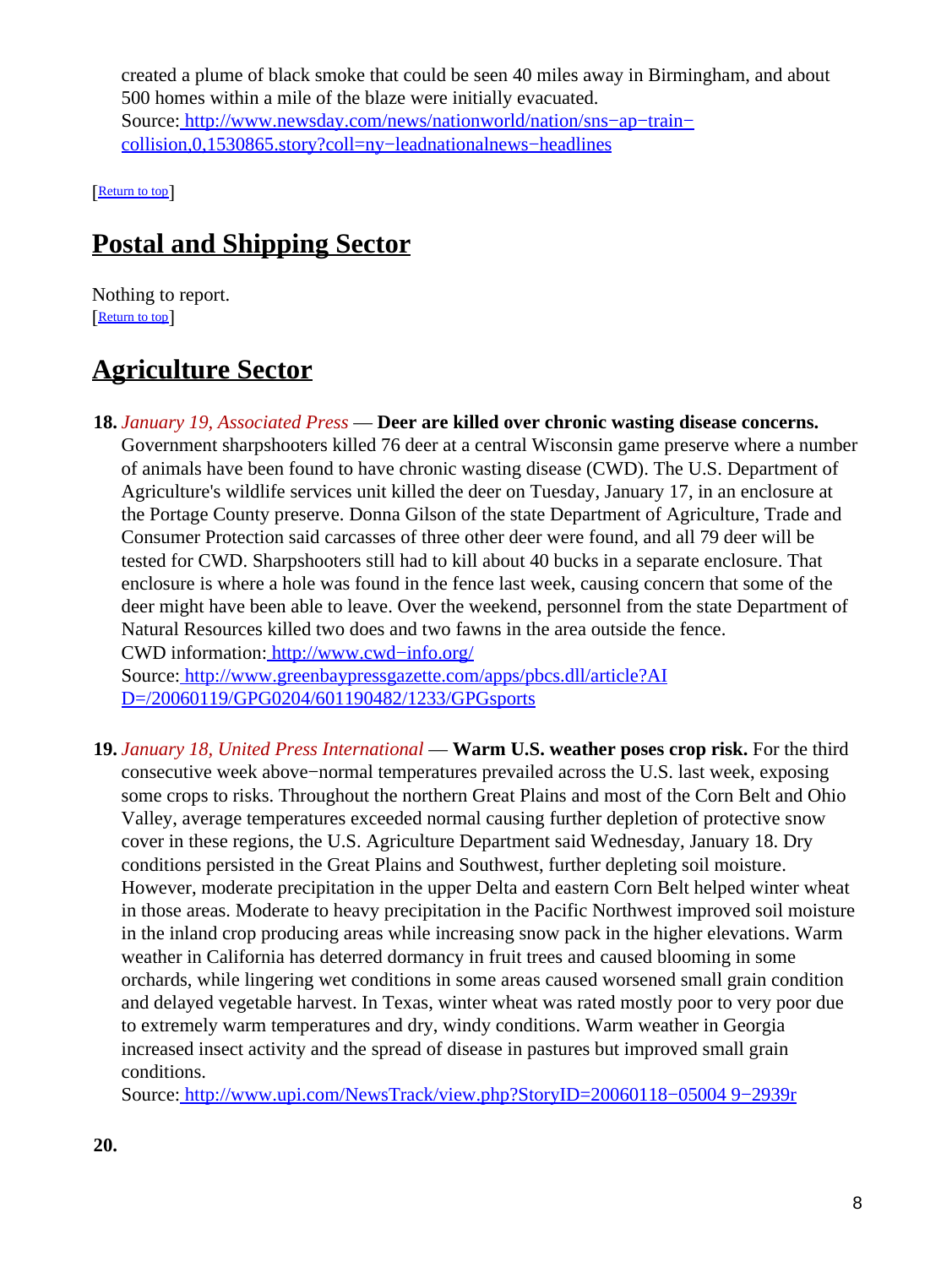*January 18, Pantagraph (IL)* — **Animal identification system to be tested.** The Illinois' counties of Livingston, Stephenson, and Bond have been selected as participants in an animal identification pilot project for county fairs. The project will operate as a partnership between Illinois Farm Bureau (IFB) and the University of Illinois Extension. The goal centers on attaching radio frequency identification tags to animals before the fair, scanning tags at the fair, and checking tag retention. "Like Illinois livestock farms, county fairs are going to have to have premise numbers and be able to trace movement of animals that show there," said Jim Fraley, IFB livestock specialist. Information from the reader will be downloaded to a laptop computer. "The data won't be reported anywhere. We want to find any pitfalls or unanticipated problems. Will there be problems installing the tags? Will the tags get ripped off before the fair? Will the reader easily record the tag information," Fraley asked. Dave Seibert, U of I Extension area livestock specialist, said the project should further show which types of tags best fit separate species. Fraley and Seibert hope to use the pilot project findings to help fairs across the state prepare for national mandatory animal identification requirements in 2008. Source[: http://www.pantagraph.com/articles/2006/01/18/business/10402 7.txt](http://www.pantagraph.com/articles/2006/01/18/business/104027.txt)

[[Return to top](#page-0-1)]

## <span id="page-8-0"></span>**Food Sector**

**21.** *January 19, San Antonio Express−News (TX)* — **Meat distributor admits trying to trick Mexico.** On Wednesday, January 18, the owner of a San Antonio, TX, wholesale distributor of meat and poultry products pleaded guilty to charges his company tried to bypass Mexico's ban in 2002 on chicken originating in Texas by misrepresenting that about 35,000 pounds of frozen chicken leg quarters came from another state that was not part of the ban. The ban was implemented in response to the appearance of exotic Newcastle disease in some chickens raised in Texas. Specifically, the company tried to export 858 cases, each case weighing about 40 pounds, of frozen chicken leg quarters into Mexico, court records show. The 858 cases in question were from a Texas producer but the original labels were removed and replaced with labels stamped with a federal mark of inspection for an Alabama producer, according to court records. On June 28, 2002, agents with the U.S. Department of Agriculture inspected the cases at the ADT warehouse and found the chicken had been purchased from a producer in Dallas, TX, agent Eduardo Vendrell said in an affidavit.

Source[: http://www.mysanantonio.com/news/metro/stories/MYSA011906.05](http://www.mysanantonio.com/news/metro/stories/MYSA011906.05B.chicken_run.17827394.html) [B.chicken\\_run.17827394.html](http://www.mysanantonio.com/news/metro/stories/MYSA011906.05B.chicken_run.17827394.html)

**22.** *January 18, Arizona Republic* — **Second unlicensed slaughterhouse closed.** Just days after a Tolleson, AZ, area meat merchant pleaded guilty to running an unlicensed slaughterhouse, his brother also was ordered to close his business after slaughtering animals and selling meat to the public. This is the second time in four months that an illegal slaughterhouse in the Southwest Valley has been forced to close, state and Maricopa County authorities said Wednesday, January 18. Rafael Serrato, who operated a meat business near Tolleson, is accused of selling meat without a permit and illegally dumping the remains of cattle, goats, and pigs. An Arizona Department of Agriculture inspector observed more than a dozen pigs and several goats killed by rifle, while "at least 10 men worked at slaughtering the animals." Numerous customers also were seen placing orders and picking up meat. County authorities also found that a 240−pound pig purchased at the business by an undercover inspector tested positive for chronic viral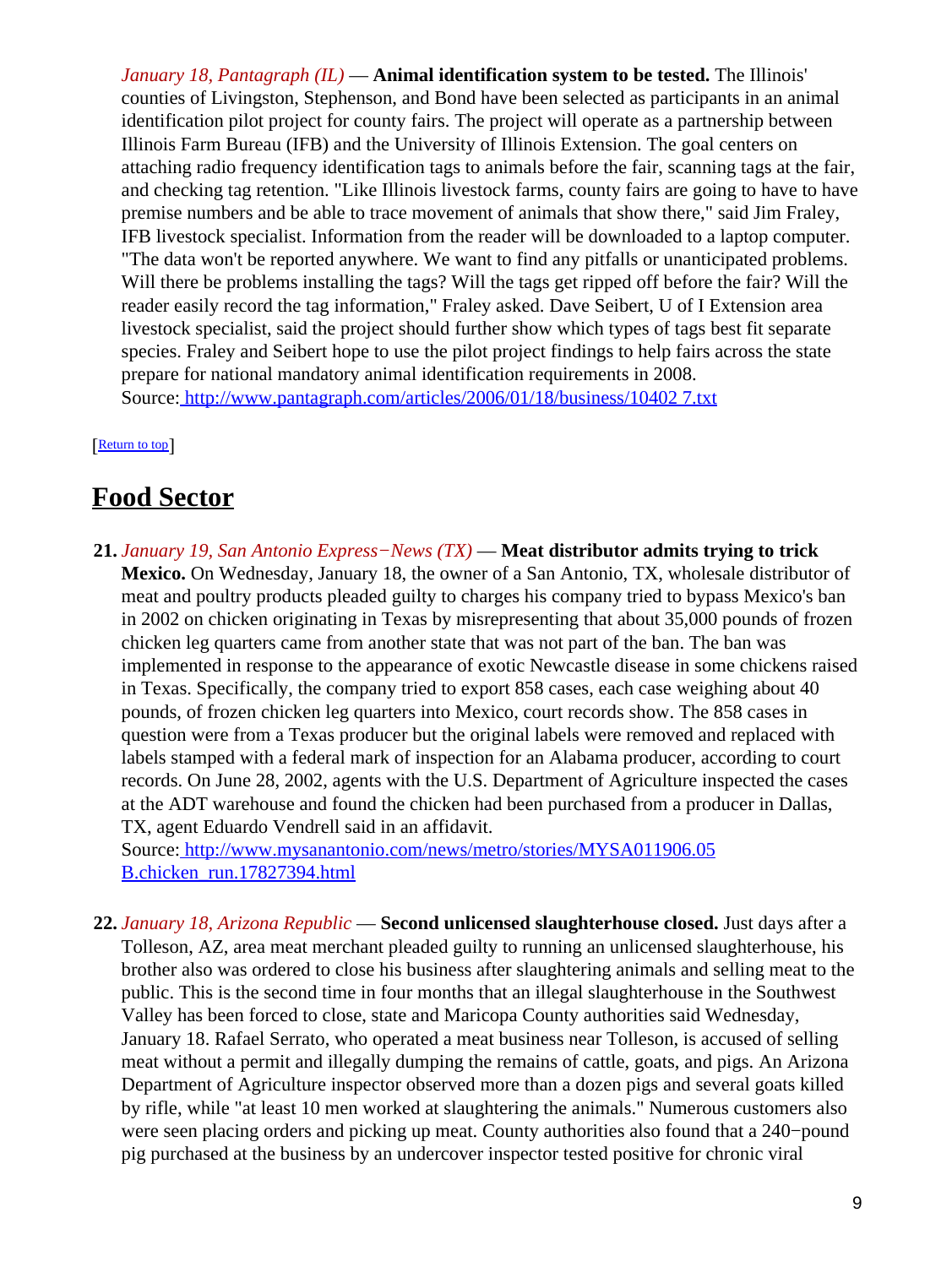pneumonia and bore scars from bacterial−type pneumonia. Serrato's brother, Jose Merced Serrato−Maciel, last week pleaded guilty to selling insect−laden and disease−causing meat products to the public. His company, which had no formal name was forced closed September 20, 2005.

Source[: http://www.azcentral.com/news/articles/0118slaughter18−ON.ht ml](http://www.azcentral.com/news/articles/0118slaughter18-ON.html)

[[Return to top](#page-0-1)]

## <span id="page-9-0"></span>**Water Sector**

Nothing to report. [[Return to top](#page-0-1)]

# <span id="page-9-1"></span>**Public Health Sector**

**23.** *January 19, World Health Organization* — **WHO calls for an immediate halt to provision of single−drug artemisinin malaria pills.** The World Health Organization (WHO) Thursday, January 19, requested pharmaceutical companies to end the marketing and sale of "single−drug" artemisinin malaria medicines, in order to prevent malaria parasites from developing resistance to this drug. The use of single−drug artemisinin treatment −− or monotherapy −− hastens development of resistance by weakening but not killing the parasite. When used correctly in combination with other anti−malarial drugs in Artemisinin Combination Therapies (ACTs), artemisinin is nearly 95 percent effective in curing malaria and the parasite is highly unlikely to become drug resistant. ACTs are currently the most effective medicine available to treat malaria. "It is critical that artemisinins be used correctly," said Lee Jong−wook, WHO's Director−General. "We request pharmaceutical companies to immediately stop marketing single−drug artemisinin tablets and instead market artemisinin combination therapies only." According to the new WHO malaria treatment guidelines, uncomplicated falciparum malaria must be treated with ACTs and not by artemisinin alone or any other monotherapy. "So far, no treatment failures due to artemisinin drug resistance have been documented, but we are watching the situation very attentively," said Arata Kochi, the newly appointed director of WHO's malaria department.

Source[: http://www.who.int/mediacentre/news/notes/2006/np02/en/index .html](http://www.who.int/mediacentre/news/notes/2006/np02/en/index.html)

**24.** *January 19, Daily Times (NM)* — **Woman dies of hantavirus.** An Arizona woman, who lived on the Navajo Nation in New Mexico, died of Hantavirus Pulmonary Syndrome (HPS), which is caused by the hantavirus, an Indian Health Services official said. The Native American woman died in December, but the cause of her death wasn't confirmed until this month, said Jenny Notah, associate director for the office of program planning and evaluation for the Navajo Area Indian Health Service. "The only information is that the case did occur in northern Arizona and she was a Native American female. We don't provide the name and location of the victim," said Notah. This was the first HPS−related death on the reservation since April 2005, Notah said.

HPS information:<http://www.cdc.gov/ncidod/diseases/hanta/hps/index.htm> Source[: http://www.daily−times.com/apps/pbcs.dll/article?AID=/200601](http://www.daily-times.com/apps/pbcs.dll/article?AID=/20060119/NEWS01/601190301/1001) [19/NEWS01/601190301/1001](http://www.daily-times.com/apps/pbcs.dll/article?AID=/20060119/NEWS01/601190301/1001)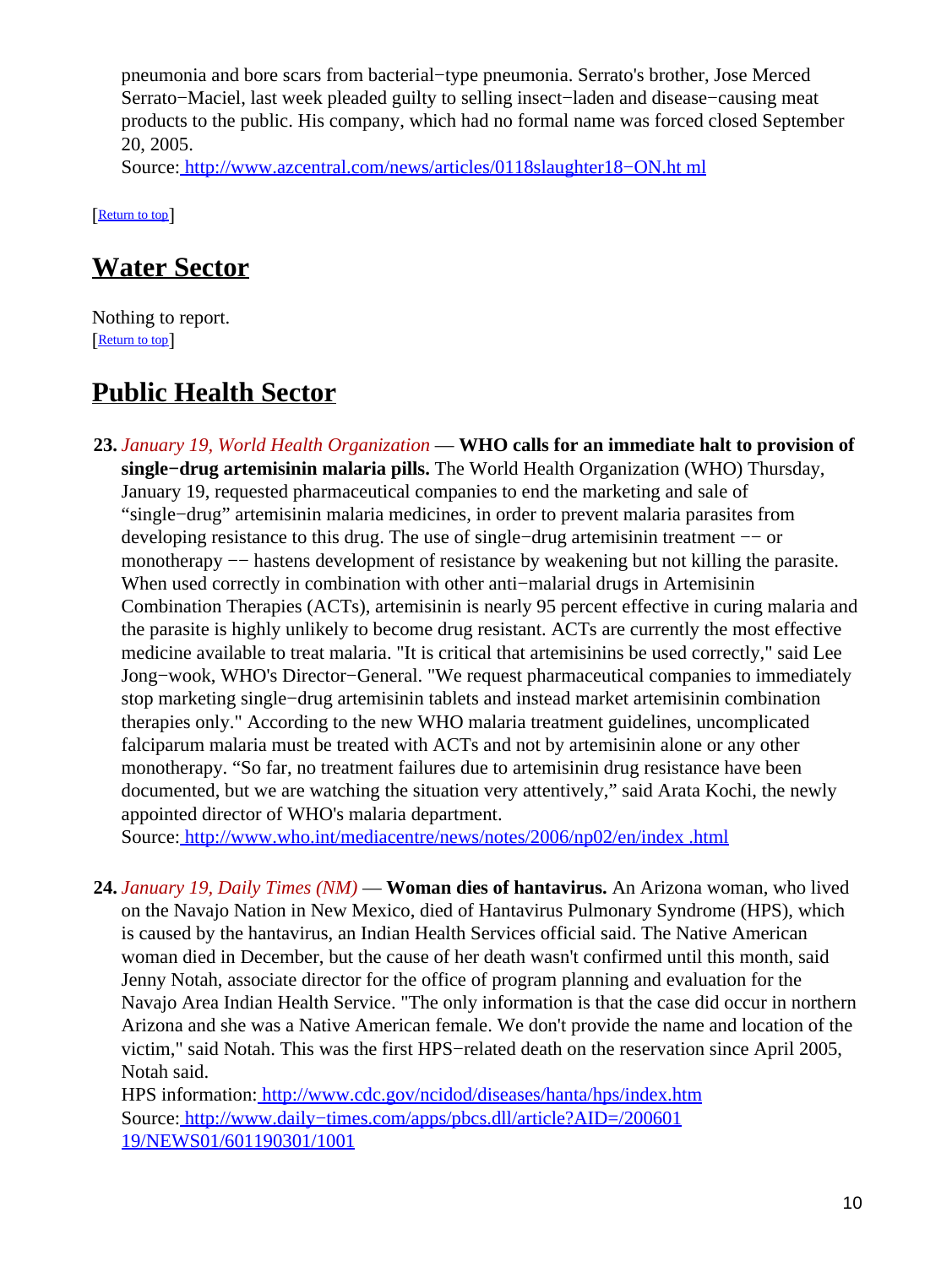**25.** *January 19, Agence France−Presse* — **Bangladesh to launch world's biggest measles vaccination drive.** More than 33 million children in Bangladesh will be vaccinated in February in the world's largest measles vaccination campaign. Measles kills around 20,000 children each year in Bangladesh. "We will start the nationwide anti−measles campaign from February during which a total of 33.5 million children will be vaccinated against measles," government health ministry spokesperson Golam Kibria said. "The plan is to wipe out measles once for all from Bangladesh soil," Kibria said. "Bangladesh has one of the highest child mortality rates from measles. The campaign will be the world's biggest−ever measles vaccination program," said United Nations Children's Fund spokesperson Kirsty McIvor. Vaccination centers would be set up in over 260,000 schools, hospitals, and other public buildings, Kibria added. Most developed countries routinely vaccinate children against measles but the virus still kills an estimated 500,000 people globally each year.

Measles information[: http://www.cdc.gov/ncidod/diseases/submenus/sub\\_measles.htm](http://www.cdc.gov/ncidod/diseases/submenus/sub_measles.htm) Source[: http://news.yahoo.com/s/afp/20060119/hl\\_afp/bangladeshhealth](http://news.yahoo.com/s/afp/20060119/hl_afp/bangladeshhealthchildrenunicef_060119142657;_ylt=AimVeyNBILESLyYw9ydB5pWJOrgF;_ylu=X3oDMTBiMW04NW9mBHNlYwMlJVRPUCUl) [childrenunicef\\_060119142657;\\_ylt=AimVeyNBILESLyYw9ydB5pWJOrg](http://news.yahoo.com/s/afp/20060119/hl_afp/bangladeshhealthchildrenunicef_060119142657;_ylt=AimVeyNBILESLyYw9ydB5pWJOrgF;_ylu=X3oDMTBiMW04NW9mBHNlYwMlJVRPUCUl) [F;\\_ylu=X3oDMTBiMW04NW9mBHNlYwMlJVRPUCUl](http://news.yahoo.com/s/afp/20060119/hl_afp/bangladeshhealthchildrenunicef_060119142657;_ylt=AimVeyNBILESLyYw9ydB5pWJOrgF;_ylu=X3oDMTBiMW04NW9mBHNlYwMlJVRPUCUl)

**26.** *January 19, Agence France−Presse* — **Concern over China's surveillance methods after sixth bird flu death.** China's bird flu surveillance methods were again under the spotlight after it was revealed the latest human H5N1 fatality occurred in an area where no outbreak among poultry had been reported. China announced on Wednesday, January 18, that a 35−year−old woman from Jianyang city, in the southwestern province of Sichuan, had become the nation's ninth confirmed human case of bird flu and its sixth fatality from the disease. No outbreak of the disease among poultry had been reported in Jianyang city, with the closest H5N1 outbreak recorded in Sichuan's Dazhu county 150 miles away. "We have asked the Ministry of Health to clarify if the death was linked to the Sichuan outbreak (among birds) reported earlier," said Roy Wadia, the Beijing spokesperson for the World Health Organization. Wadia expressed concern that seven of the nine human cases in China had occurred in areas where no poultry outbreaks had been reported. "Human cases should not be the sentinels for animal outbreaks," Wadia said. "Ideally we should be able to find the animal cases first and allow health authorities to scour the region to find human cases."

Source[: http://news.yahoo.com/s/afp/20060119/hl\\_afp/healthfluchinawh](http://news.yahoo.com/s/afp/20060119/hl_afp/healthfluchinawho_060119112125;_ylt=AgG9jg4O9WqRqfByPCD4rpeJOrgF;_ylu=X3oDMTBiMW04NW9mBHNlYwMlJVRPUCUl) [o\\_060119112125;\\_ylt=AgG9jg4O9WqRqfByPCD4rpeJOrgF;\\_ylu=X3oDMT](http://news.yahoo.com/s/afp/20060119/hl_afp/healthfluchinawho_060119112125;_ylt=AgG9jg4O9WqRqfByPCD4rpeJOrgF;_ylu=X3oDMTBiMW04NW9mBHNlYwMlJVRPUCUl) [BiMW04NW9mBHNlYwMlJVRPUCUl](http://news.yahoo.com/s/afp/20060119/hl_afp/healthfluchinawho_060119112125;_ylt=AgG9jg4O9WqRqfByPCD4rpeJOrgF;_ylu=X3oDMTBiMW04NW9mBHNlYwMlJVRPUCUl)

**27.** *January 19, Xinhua (China)* — **Hong Kong finds H5N1 positive wild bird carcass.** A dead wild bird in Hong Kong has been confirmed to be positive for the H5N1 strain of bird flu, local authorities announced on Thursday, January 19. "In Hong Kong, it's the first time we have found the virus on the species," said an official from the Agriculture, Fisheries and Conservation Department of the Hong Kong Special Administrative Region (HKSAR). However, "there's no cause of alarm," said the official, for patrol conducted in the area had found no avian influenza on poultry farms. Neither did a further survey of Hong Kong's other poultry farms find bird flu, the official told a news conference. The body of the wild bird, a magpie robin, was collected on January 10 in Tai Po. Previous to this case, Hong Kong has kept a zero−outbreak record and the authorities have launched aggressive campaign to prevent the disease from entering the territory.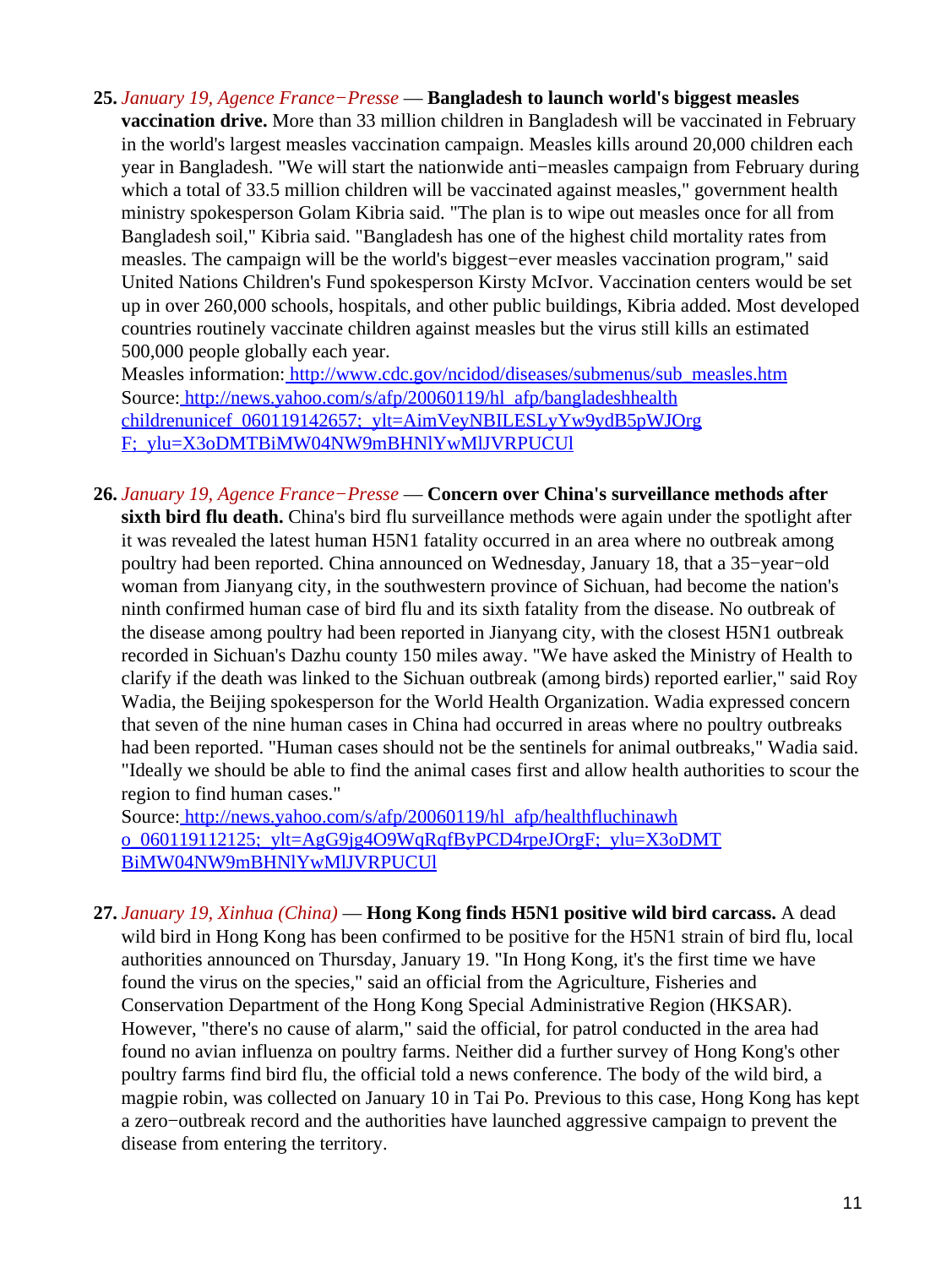Source[: http://news.xinhuanet.com/english/2006−01/19/content\\_4074761 .htm](http://news.xinhuanet.com/english/2006-01/19/content_4074761.htm)

**28.** *January 19, Financial Times (United Kingdom)* — **International community pledges \$1.9 billion for bird flu self−defense.** The international community Wednesday, January 18, promised \$1.9 billion to fight avian flu in the worst−affected countries, with the largest commitments coming from the U.S. with \$334 million and the European Union pledging \$260 million. The funding, promised at an international conference in Beijing, China, was well in excess of an initial target set by the World Bank to raise at least \$1.2 billion. The amount raised is evidence of the heightened worries surrounding the potential economic fallout of even a regional epidemic of H5N1 −− the strain which has killed at least 79 people. Governments and global health organizations have been trying to come up with a financing plan since November. The world's top public health authorities stressed the critical next step would be to devise a strategy to allocate the money to desperate governments while ensuring the funds could be accounted for. Lee Jong−Wook, director−general of the World Health Organization, told the Financial Times he expected the task of distributing the funds to countries would be "very complicated." There are widespread concerns that an unmanageable outbreak or virus mutation in a single country may quickly spread beyond borders.

Source[: http://news.ft.com/cms/s/be9f2290−888f−11da−a25e−0000779e234 0.html](http://news.ft.com/cms/s/be9f2290-888f-11da-a25e-0000779e2340.html)

**29.** *January 19, Agence France−Presse* — **Crippling disease sweeps Indian Ocean island.** Doctors on the Indian Ocean island of Reunion are battling an epidemic of a crippling mosquito−borne disease that has no known cure, French Health Minister Xavier Bertrand said. About 7,200 cases of chikungunya had been recorded, including 1,600 cases last week alone, the minister told the French upper house. Chikungunya is Swahili for "that which bends up" and refers to the stooped posture of those afflicted by the non−fatal disease for which there is no known vaccine or cure. Authorities on the volcanic island east of Madagascar, a French overseas department with a population of 760,000, have earmarked \$720,000 to fight the outbreak, including special mosquito−eradication brigades.

Chikungunya information: [http://www.phac−aspc.gc.ca/msds−ftss/msds172e.html](http://www.phac-aspc.gc.ca/msds-ftss/msds172e.html) Source[: http://www.breitbart.com/news/2006/01/19/060119182521.mgm4qa hf.html](http://www.breitbart.com/news/2006/01/19/060119182521.mgm4qahf.html)

<span id="page-11-0"></span>**30.** *January 18, U.S. Department of Health and Human Services* — **New initiative announced to transform the U.S. Public Health Service Commissioned Corps.** U.S. Department of Health and Human Services (HHS) Secretary Mike Leavitt Wednesday, January 18, announced an initiative to transform the U.S. Public Health Service (USPHS) Commissioned Corps, which will enable this critical emergency response resource to address public health challenges more quickly and efficiently. The Commissioned Corps will increase its ranks, streamline its assignment and deployment process, and increase its ability to recruit. In remarks before officers, Secretary Leavitt outlined his vision of the USPHS as an essential national resource to meet HHS' critical mission requirements; ready to respond rapidly to urgent public health challenges and emergencies; available to address needs in isolated, hazardous or other difficult−to−fill positions; and sought at the federal and state levels to help meet essential public health leadership and service roles. Over the next two months, strategies will be developed to increase the size of the corps and improve its ability to respond quickly to urgent public health needs. The Commissioned Corps seeks to: increase the number of officers by 10 percent, to a total of 6,600 members; improve response operations and team−oriented deployment process; and change the recruitment process so that it includes stronger personal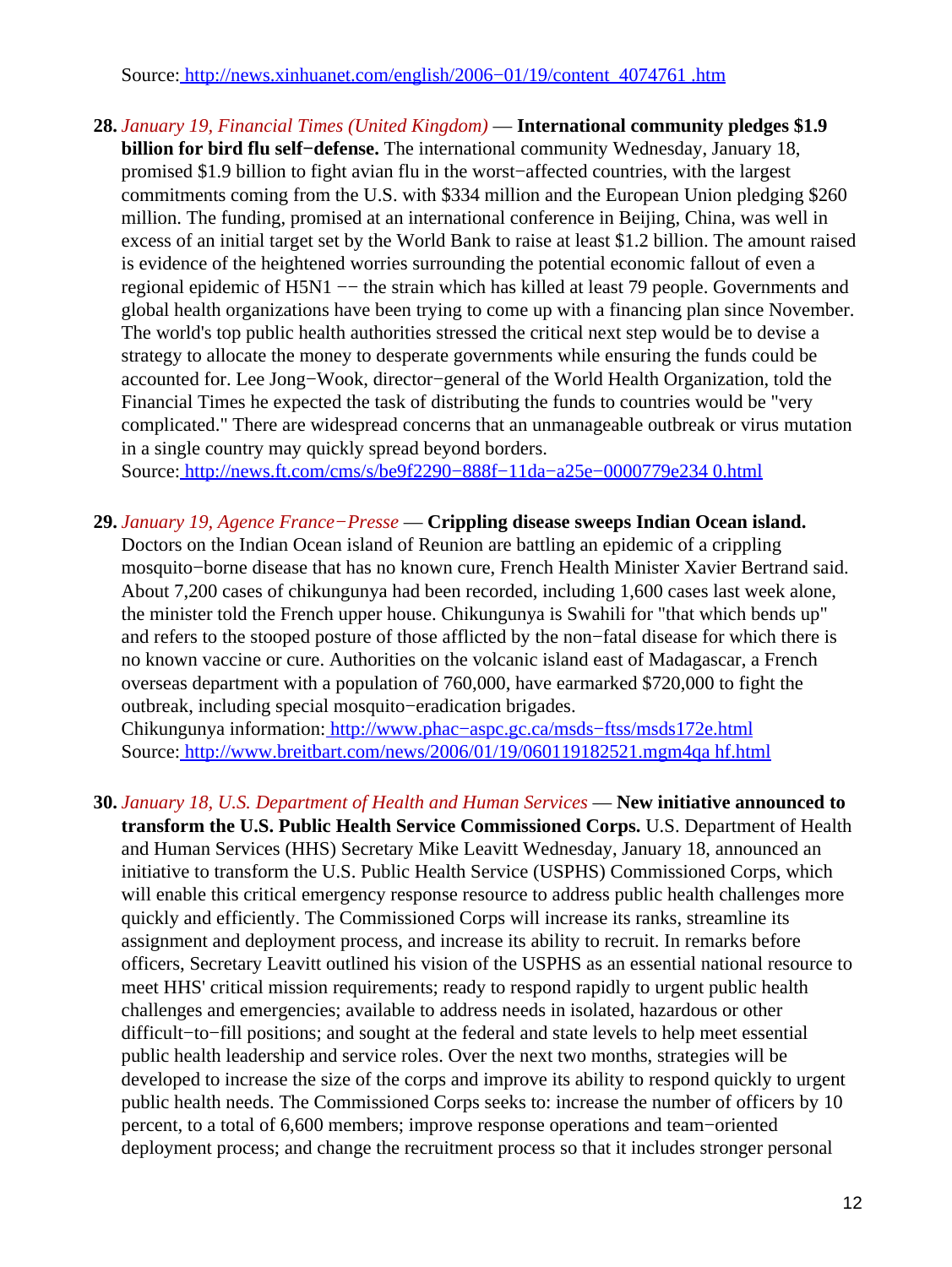incentive programs and a better approach for assigning officers. USPHS Website:<http://www.usphs.gov/> Source[: http://www.hhs.gov/news/press/2006pres/20060118.html](http://www.hhs.gov/news/press/2006pres/20060118.html)

**31.** *January 17, Angola Press Agency* — **Unidentified disease kills two in Angola.** A strange disease broke out and has killed two people since December in Nharea, Angola. The information was released on Tuesday, January 17, by Documentation and Information Center that said 10 people caught the disease since it broke out in the region, two of whom died. According to the source, fever and blisters followed by the deterioration of the skin are the symptoms. Meanwhile, the head of Department of Public Health and Control of Endemics, José Augusto Gonçalves, said his sector has not yet been notified about the disease. However, he said a technical team will be sent soon to Nharea to probe into the origin of the disease. Source[: http://allafrica.com/stories/200601170882.html](http://allafrica.com/stories/200601170882.html)

[[Return to top](#page-0-1)]

## <span id="page-12-0"></span>**Government Sector**

**32.** *January 19, Associated Press* — **Small fire at Pentagon causes damage.** A fire broke out in a third−floor kitchen stove Thursday, January 19, and spread to ductwork that passed through the fourth and fifth floors to the roof, authorities said. The blaze was quelled, said Arlington County (VA) Fire Department spokesperson Tom Polera, but the process of cleaning up and checking the damaged area for hot spots was continuing, complicated by asbestos surrounding the ductwork. Areas of the building near the ductwork were temporarily closed to keep personnel from possible contact with asbestos, Polera said. No one was injured in the fire. Damage was estimated at \$200,000.

Source[: http://www.wusatv9.com/news/news\\_article.aspx?storyid=46058](http://www.wusatv9.com/news/news_article.aspx?storyid=46058)

- **33.** *January 19, The White House* — **Personnel announcement: President Bush nominates new Coast Guard commandant.** President George W. Bush on Thursday, January 19, announced his intention to nominate Vice Admiral Thad W. Allen to be Commandant of the United States Coast Guard. Vice Admiral Allen currently serves as Chief of Staff for the Coast Guard. He also served as the Principal Federal Official overseeing Hurricane Katrina response and recovery efforts in the Gulf Coast region. Vice Admiral Allen previously served as Commander of the Coast Guard Atlantic Area, Fifth United States Coast Guard District, and the United States Maritime Defense Zone, Atlantic Fleet. In addition, he led the Atlantic forces in the Coast Guard's response to the terrorist attacks on September 11, 2001. Prior to that position, Vice Admiral Allen commanded the Seventh Coast Guard District and was the Director of Resources for the Coast Guard. Earlier in his career, he served as Group Commander and Captain of the Port for Long Island Sound in Long Island, New York. Statement by Homeland Security Secretary Michael Chertoff: <http://www.dhs.gov/dhspublic/display?content=5355> Source[: http://www.whitehouse.gov/news/releases/2006/01/20060119−3.h tml](http://www.whitehouse.gov/news/releases/2006/01/20060119-3.html)
- **34.** *January 18, Federal Computer Week* — **DoD sets real−world test of HSPD−12.** An exercise to uncover operational problems in issuing and using uniform federal identity cards will begin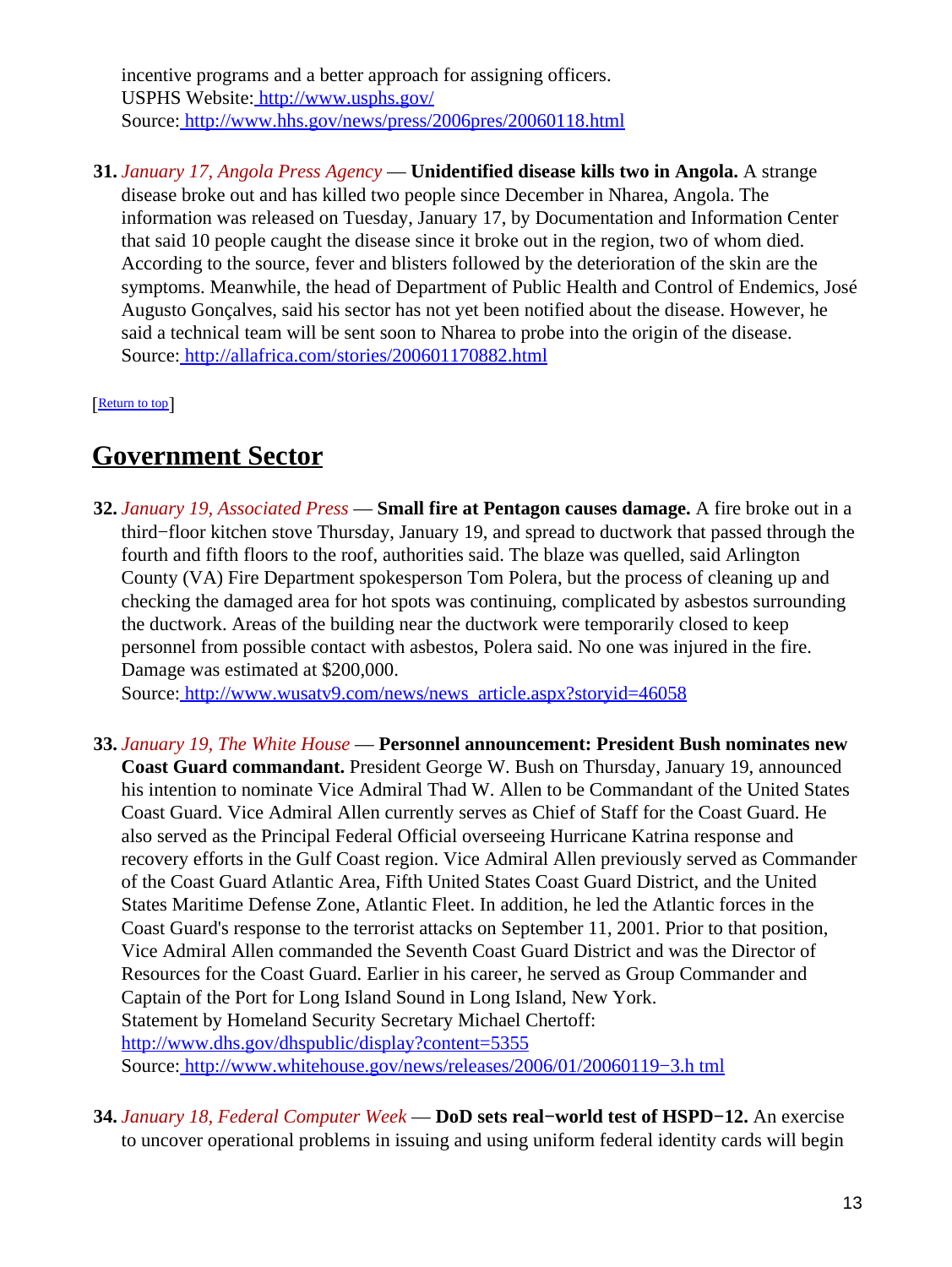in April, Department of Defense (DoD) officials in charge of the project said on Wednesday, January 18. The exercise, involving 10 DoD sites and each military service, will test the requirements for Homeland Security Presidential Directive 12 (HSPD−12), said Bob Gilson, a management and program analyst. Officials who spoke on Wednesday at a Government Smart Card Interagency Advisory Board meeting in Washington, DC, alluded to the October 27 deadline for federal agencies to begin issuing interoperable identity cards to federal employees and contractors. The cards will be used to improve security at federal facilities. The purpose of the exercise, scheduled to last 287 days, is to find and correct real−world problems with using 64K contactless smart cards for secure access to DoD facilities, Gilson said. Source[: http://www.fcw.com/article92001−01−18−06−Web](http://www.fcw.com/article92001-01-18-06-Web)

[[Return to top](#page-0-1)]

## <span id="page-13-0"></span>**Emergency Services Sector**

**35.** *January 18, Utica Observer−Dispatch (NY)* — **New York preparedness center to get \$4.5 million.** New York Governor George E. Pataki plans to provide \$4.5 million to the New York State Preparedness Training Center, which will be the first state−level training facility in the nation. The money, designated to develop and staff the facility, is part of the governor's 2006−07 budget proposal. The center would start up at the Oneida County Airport in Whitestown, NY, sometime in the middle of the year. Pataki announced in December the facility will train as many as 600 people a week and create about 36 jobs, though that number is expected to grow. "What this [funding] means is that the governor is giving us sufficient resources to complete the first phase of the training center," said Dennis Michalski, a spokesperson for the state Emergency Management Office. The \$4.5 million is the first phase toward a \$6 million total allotment for the center, said Scott Reif, a spokesperson for the governor's budget division. The state announced in December that first responders will learn how to handle chemical, biological, radiological, nuclear and explosive emergency situations through classroom and live training. One of the first classroom sessions in 2006 will educate trainees on weapons of mass destruction.

Source[: http://www.uticaod.com/apps/pbcs.dll/article?AID=/20060118/N](http://www.uticaod.com/apps/pbcs.dll/article?AID=/20060118/NEWS/601180316/1001) [EWS/601180316/1001](http://www.uticaod.com/apps/pbcs.dll/article?AID=/20060118/NEWS/601180316/1001)

**36.** *January 17, KOLD News 13 (AZ)* — **Arizona cities not ready to give government plan for emergency mass evacuation.** As a lesson learned from the gulf coast hurricanes, the federal government wants Tucson, AZ, and other major cities to have a plan for mass evacuation. A memo from the Department of Homeland Security calls on 75 of the nation's largest cities to have in place plans for complete evacuations of their residents. That plan was due Tuesday, January 17. Tucson, along with Phoenix and Mesa, are saying to the federal government "we're not going to give you a plan." The reason: there is no major disaster that would cause a need to evacuate all of Tucson. Disaster planners in Tucson, Phoenix and Mesa say they would be more likely receive evacuees from other cities. While Tucson doesn't have a plan to evacuate everyone, emergency responders from throughout the metro area have been working on planning for major disasters. They've identified the top four major hazards that could threaten the Tucson community. Tucson is asking the federal government to come up with hundreds of thousands of dollars for consulting; that is if homeland security still insists on a mass evacuation plan.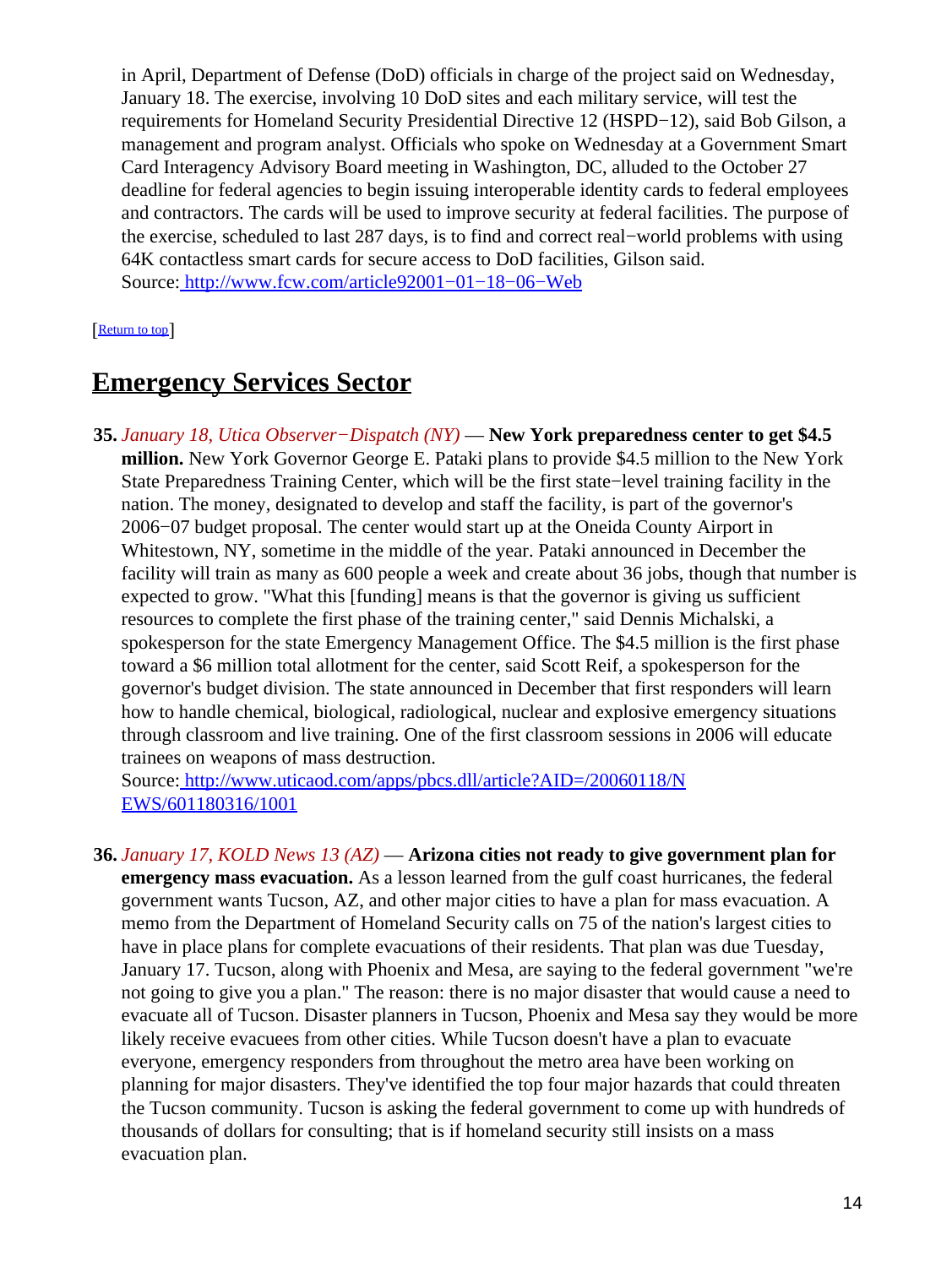### [[Return to top](#page-0-1)]

# <span id="page-14-0"></span>**Information Technology and Telecommunications Sector**

- **37.** *January 18, Cisco Systems* — **Cisco CallManager denial of service.** Vulnerable versions of Cisco CallManager do not manage TCP connections and Windows messages aggressively, leaving some well known, published ports vulnerable to denial of service attacks. CallManager does not time out TCP connections to port 2000 aggressively enough, leading to a scenario where memory and CPU resources are consumed with enough open connections. In specific scenarios, CallManager will leave the TCP connection open indefinitely until either the CallManager service is restarted or the server is rebooted. Source[: http://www.cisco.com/warp/public/707/cisco−sa−20060118−ccmdo s.shtml](http://www.cisco.com/warp/public/707/cisco-sa-20060118-ccmdos.shtml)
- **38.** *January 18, Information Week* — **New worm hits the top of the threat charts.** A worm that debuted Tuesday, January 17, had quickly climbed the malware chart to the number three spot by Wednesday, January 18, a Finnish security company said. With a variety of names −− F−Secure calls it VB.bi, Symantec dubs it Blackmal.e, McAfee labels it MyWife.d −− the worm, said Helsinki−based F−Secure, is a simple Visual Basic (VB) construction that arrives as an e−mail file attachment. The worm also spreads through shared folders, and when activated tries to disable a number of security programs, including those sold by Symantec, McAfee, Trend Micro, and Kaspersky Labs. One of its distinguishing features, noted the Internet Storm Center (ISC) in its alert is that "the attachment can be either an executable file or a MIME file that contains an executable file." The latter tactic is meant to conceal the payload's danger; the MIME format is rarely used by attackers. One of the last great MIME−based attacks was the Nimda worm of 2001. Symantec, which tagged the worm with a "2" in its 1 through 5 threat scale, has posted a free−of−charge removal tool on its Website that deletes all traces of the malware.

Source[: http://www.informationweek.com/news/showArticle.jhtml?articl eID=177101528](http://www.informationweek.com/news/showArticle.jhtml?articleID=177101528)

**39.** *January 18, Associated Press* — **Suspect in federal spam case pleads guilty.** The main defendant in America's first prosecution under a 2004 federal anti−spam law pleaded guilty Tuesday, January 17, to three felony charges, federal prosecutors said. Daniel J. Lin of West Bloomfield Township, MI, faces nearly five years in prison and a fine of up to \$250,000, the U.S. Attorney's Office in Detroit said. Two of the counts are fraud charges involving millions of unsolicited spam e−mails sent to computer users. The other is possession of a firearm by a felon, for guns discovered when authorities raided Lin's suburban Detroit home. He is scheduled to be sentenced May 16 in U.S. District Court in Ann Arbor, MI. Lin and three other West Bloomfield Township men were identified in court documents as being part of the massive illegal spam scheme. Court papers described a complex web of corporate identities, bank accounts and electronic storefronts used to send hundreds of thousands of e−mail sales pitches for fraudulent products. The Federal Trade Commission said angry consumers forwarded to authorities more than 490,000 e−mails from the operation from January 2004 to April 2004 −− more than from any other spam outfit worldwide during the same period. Source[: http://www.cnn.com/2006/TECH/internet/01/18/internet.spam.ap /index.html](http://www.cnn.com/2006/TECH/internet/01/18/internet.spam.ap/index.html)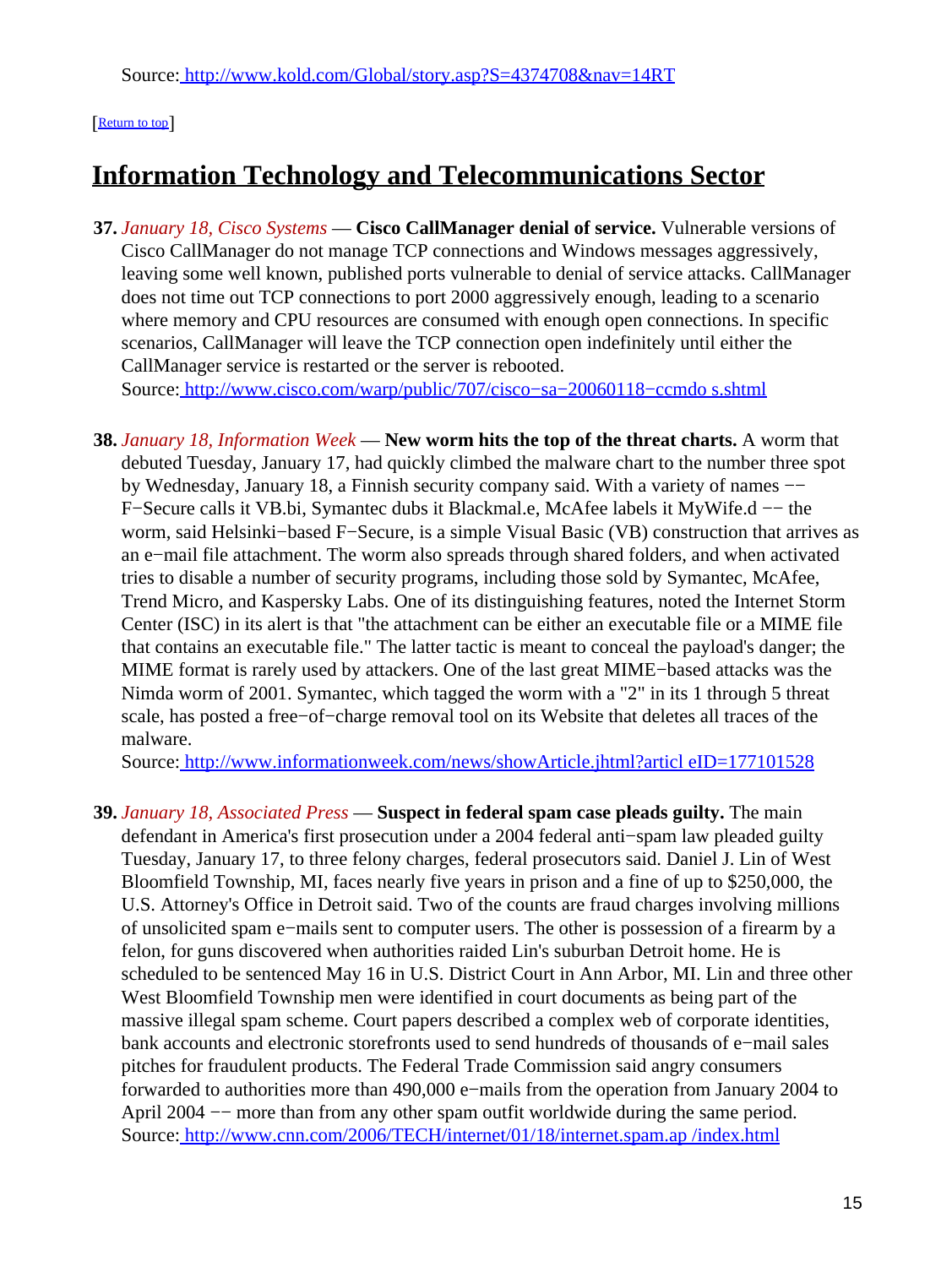- **40.** *January 18, Tech Web* — **Oracle fixes 82 database, server flaws.** Oracle on Tuesday, January 17, patched 82 different vulnerabilities in its flagship database and other server products, leading security company Symantec to raise the overall Internet threat status and others puzzling over the exact extent of the risk. The Critical Patch Update fixes 37 flaws in Oracle's Database, 17 in its Application Server, 20 in the Collaboration Suite, 27 in E−Business Suite, and one each in the PeopleSoft Enterprise Portal and JD Edwards HTML Server. While the number may seem staggering to those not used to Oracle's quarterly security updates −− Windows users, for instance, go into shock when Microsoft releases more than a dozen fixes in a given month −− January's batch is actually smaller than the October 2005 bunch. Then, Oracle patched 106 different bugs. Many of this quarter's fixed vulnerabilities were tagged by Oracle with its highest risk ratings −− unlike other vendors such as Microsoft, Oracle breaks out risk rankings into numerous sub–categories — with notes that they're easy to exploit and have a potentially wide range of impact. Among the bugs are many which can be exploited remotely, and 61 which can be used by anonymous (non−authenticated) users. Source[: http://www.techweb.com/wire/security/177101585;jsessionid=VA](http://www.techweb.com/wire/security/177101585;jsessionid=VAJPECC3JG220QSNDBGCKHSCJUMEKJVN) [JPECC3JG220QSNDBGCKHSCJUMEKJVN](http://www.techweb.com/wire/security/177101585;jsessionid=VAJPECC3JG220QSNDBGCKHSCJUMEKJVN)
- **41.** *January 18, Security Focus* — **Window XP update delayed until after Vista.** Microsoft will not release Windows XP Service Pack 3 until the second half of 2007, after the company's planned shipment date for its next−generation operating system Vista, the software giant said on Wednesday, January 18. Vista will add some long−overdue security features, including limiting the privileges of the everyday user account similar to Unix−based systems, such as Linux and the Mac OS X. Another security feature that Microsoft touted −− the next−generation secure computing base (NGSCB), formally known as "Palladium" −− will only be partially incorporated in Vista, and it's uncertain whether it will follow the industry−created standard. The last major update for Windows XP, known as Service Pack 2, was released in August 2004 and added a host of new security features and bug fixes to Microsoft's flagship desktop operating system. Vista's focus on security will not eradicate security flaws — just this week the software giant released an update for the beta version of the operating system to fix the recent vulnerability in the Windows Meta File (WMF) format. Source[: http://www.securityfocus.com/brief/107](http://www.securityfocus.com/brief/107)
- **42.** *January 18, Government Computer News* — **Department of Homeland Security grant kit offers cybersecurity guidance.** The Department of Homeland Security's (DHS) new preparedness unit is urging state governors to prepare cybersecurity plans, adopt a new national XML−based model for information−sharing and implement newly developed common rules for geospatial content. The recommendations are some of the most detailed that the federal government has made to state and local governments on using IT in the fight against terrorism. The IT−related guidance is included in the fiscal 2006 grant application kit for the distribution of \$3.9 billion in federal homeland security grants to states and localities this year, published by the preparedness directorate. Cybersecurity guidance was attached as an appendix for the first time. Guidelines for topics to be included in the cyberplans are somewhat open−ended. Recommendations cover about two−dozen questions related to policy, training, IT deployment and vulnerability. In addition, DHS is recommending that states, local and tribal government adopt geospatial data guidelines developed by the Information Content Subgroup of the Federal Geographic Data Committee Homeland Security Working Group in October 2005. Source[: http://www.gcn.com/vol1\\_no1/daily−updates/38026−1.html](http://www.gcn.com/vol1_no1/daily-updates/38026-1.html)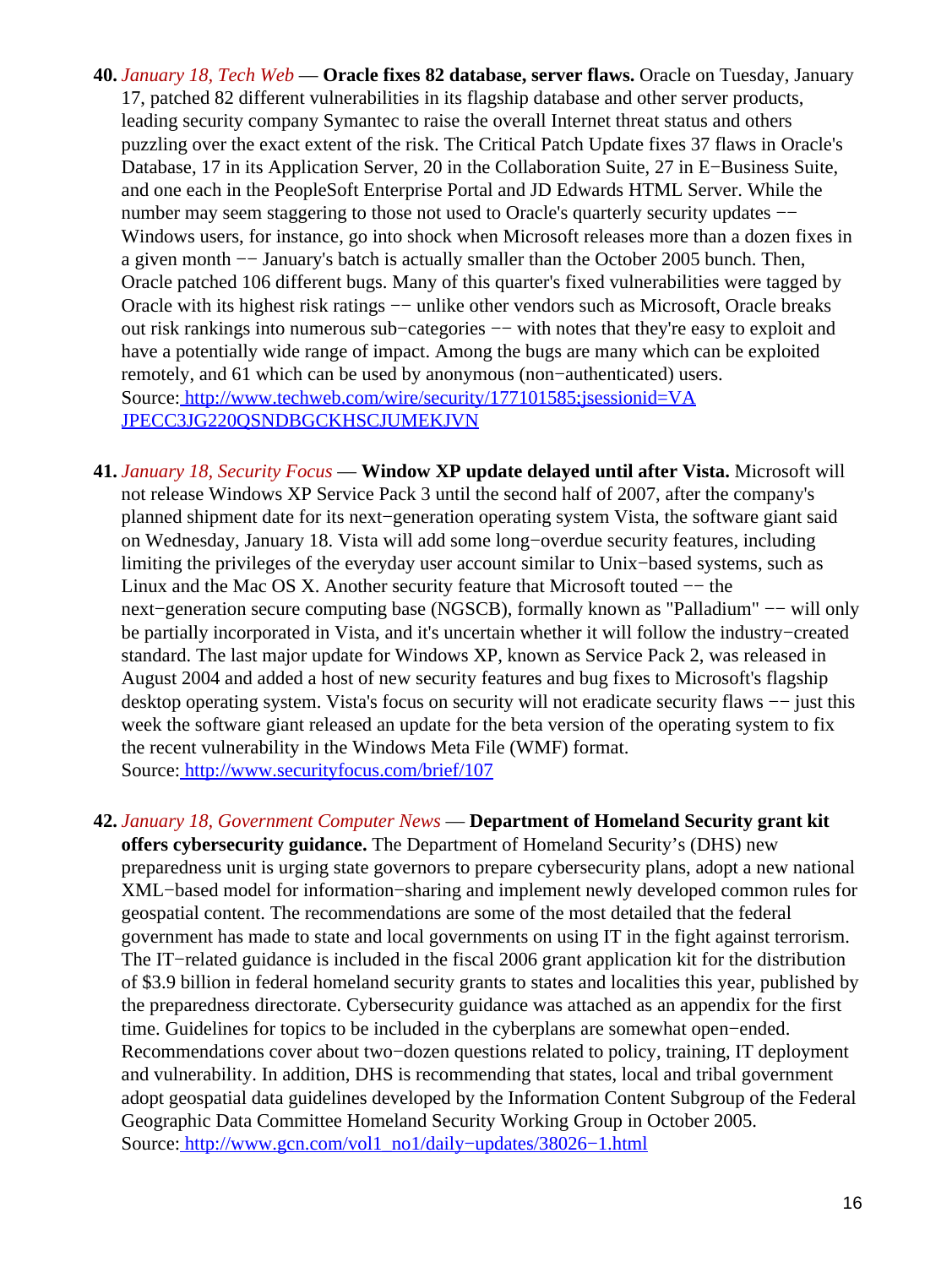## **Internet Alert Dashboard**

#### **DHS/US−CERT Watch Synopsis**

<span id="page-16-0"></span>**Over the preceding 24 hours, there has been no cyber activity which constitutes an unusual and significant threat to Homeland Security, National Security, the Internet, or the Nation's critical infrastructures.**

**US−CERT Operations Center Synopsis:** US−CERT is aware of a public exploit for a vulnerability in VERITAS NetBackup Volume Manager Daemon (vmd). The VERITAS NetBackup vmd listens on network port 13701/tcp. An attacker could send a specially crafted packet to the Volume Manager on a vulnerable system to cause a buffer overflow or a denial of service condition. Successful exploitation may allow may allow a remote, unauthenticated attacker to execute arbitrary code on a vulnerable system with root or SYSTEM privileges. More information about this vulnerability can be found in the following URL:

VU#574662 VERITAS NetBackup library buffer overflow vulnerability: <http://www.kb.cert.org/vuls/id/574662>

US−CERT strongly encourages users and administrators to review the following mitigation to address this vulnerability as soon as possible:

Review the Symantec Advisory SYM05−024 and apply the recommended updates to address this vulnerability:

<http://seer.support.veritas.com/docs/279553.htm>

[http://support.veritas.com/menu\\_ddProduct\\_NBUESVR\\_view\\_DOWNL OAD.htm](http://support.veritas.com/menu_ddProduct_NBUESVR_view_DOWNLOAD.htm)

Restrict access to the ports used by the NetBackup services.

Malicious Website Exploiting Sun Java Plug−in Vulnerability US−CERT is aware of an active malicious website that exploits a vulnerability in the Sun Java JRE. The initial report led US−CERT to believe the website was exploiting VU#974188. After further analysis, it was determined that the actual vulnerability being exploited was VU#760344. This vulnerability allows a Java Applet to bypass java security settings. Once these checks are bypassed, a remote attacker may be able to exploit this vulnerability to execute arbitrary code on the host machine. More information about these vulnerabilities can be found in the following URL:

VU#760344 Sun Java Plug−in fails to restrict access to private Java packages: <http://www.kb.cert.org/vuls/id/760344>

VU#974188 Sun Java Runtime Environment "reflection" API privilege elevation vulnerabilities:<http://www.kb.cert.org/vuls/id/974188>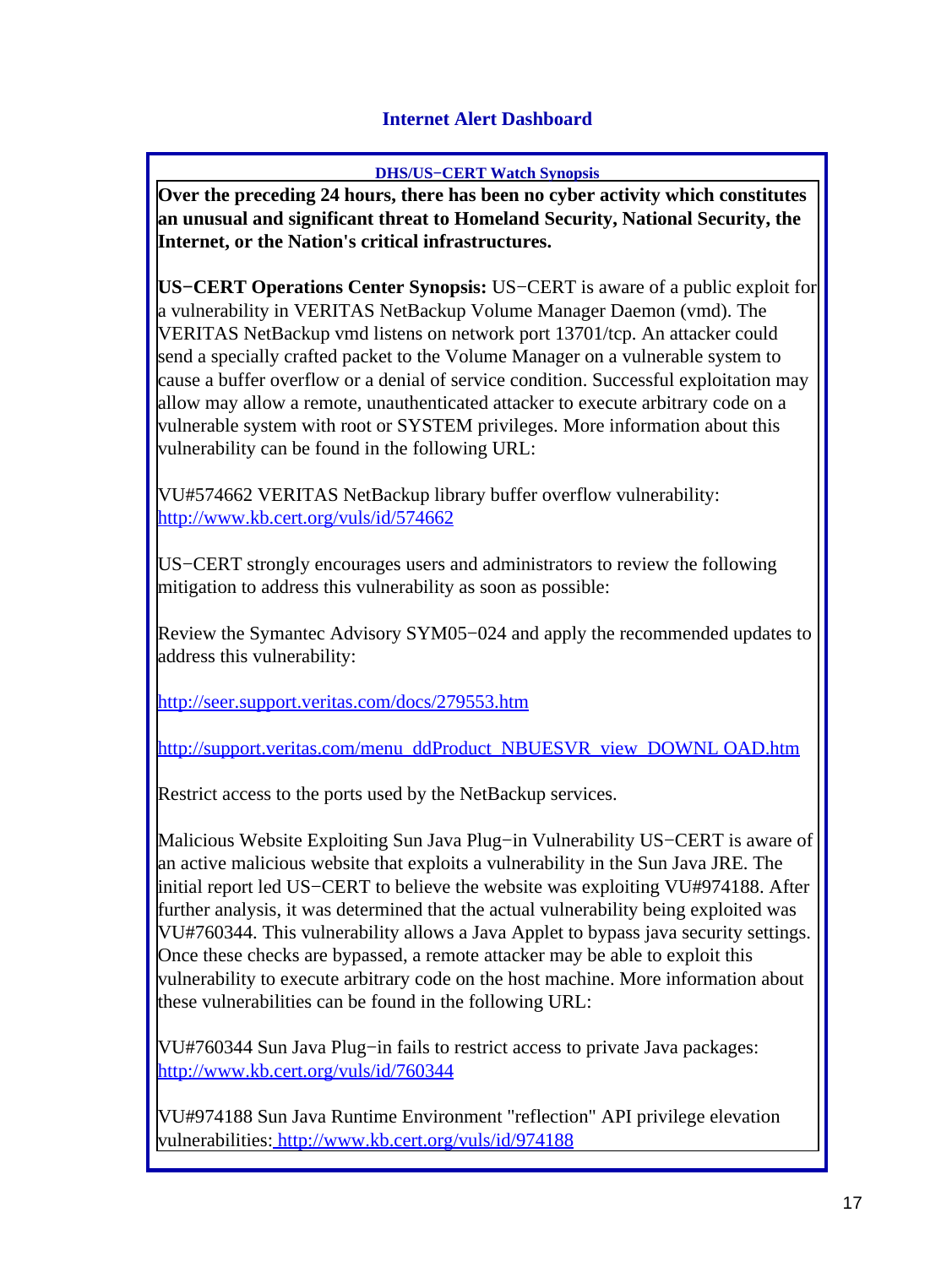#### **Current Port Attacks**

| Top 10        | $ 1026 \text{ (win–rpc)}\rangle$ , 6881 (bittorrent), 445 (microsoft-ds), 139                                              |  |
|---------------|----------------------------------------------------------------------------------------------------------------------------|--|
| <b>Target</b> | (netbios-ssn), 25 (smtp), 135 (epmap), 7008 (afs3-update), 41170                                                           |  |
| <b>Ports</b>  | $(---)$ , 6346 (gnutella–svc), 80 (www)                                                                                    |  |
|               | Source: http://isc.incidents.org/top10.html; Internet Storm Center                                                         |  |
|               | To report cyper infractructure incidents or to request information, please contact HS. CEPT at socialis, cert goy or visit |  |

To report cyber infrastructure incidents or to request information, please contact US−CERT at [soc@us−cert.gov](mailto:soc@us-cert.gov) or visit their Website: [www.us−cert.gov.](http://www.us-cert.gov/)

Information on IT information sharing and analysis can be found at the IT ISAC (Information Sharing and Analysis Center) Website: [https://www.it−isac.org/.](https://www.it-isac.org/)

[[Return to top](#page-0-1)]

# <span id="page-17-0"></span>**Commercial Facilities/Real Estate, Monument &Icons Sector**

### **43.** *January 19, Washington Post* — **Federal grants bring surveillance cameras to small towns.**

Using federal grant money, Bellows Fall, VT, police plan to put up 24−hour cameras at such spots as intersections, a sewage plant, and the town square. Similar cameras are already up in the Virginia communities of Galax and Tazewell, where police can pan right down Main Street, and in tiny Preston, MD, with two police officers and five police cameras. An interest in public, permanent video surveillance is flowing down to the smallest levels of American law enforcement. Town size varies from Salisbury, MD, with 88 officers, which plans to put up seven cameras this year, to the Hoopa Valley Tribal Police in Northern California, where the nine−member force often has no officer on duty from 4 to 8 a.m. PST. In several cases, funding to buy cameras has come from the federal government, either for community policing or homeland security. Large police departments have only started to embrace public surveillance in the past six years or so, long after privately owned cameras became ubiquitous at banks, ATMs, and stores.

Source[: http://www.washingtonpost.com/wp−dyn/content/article/2006/01](http://www.washingtonpost.com/wp-dyn/content/article/2006/01/18/AR2006011802324.html?sub=AR) [/18/AR2006011802324.html?sub=AR](http://www.washingtonpost.com/wp-dyn/content/article/2006/01/18/AR2006011802324.html?sub=AR)

[[Return to top](#page-0-1)]

## <span id="page-17-1"></span>**General Sector**

Nothing to report. [[Return to top](#page-0-1)]

### **DHS Daily Open Source Infrastructure Report Contact Information**

<span id="page-17-2"></span>[DHS Daily Open Source Infrastructure Reports](http://www.dhs.gov/iaipdailyreport) – The DHS Daily Open Source Infrastructure Report is a daily [Monday through Friday] summary of open−source published information concerning significant critical infrastructure issues. The DHS Daily Open Source Infrastructure Report is archived for ten days on the Department of Homeland Security Website: <http://www.dhs.gov/iaipdailyreport>